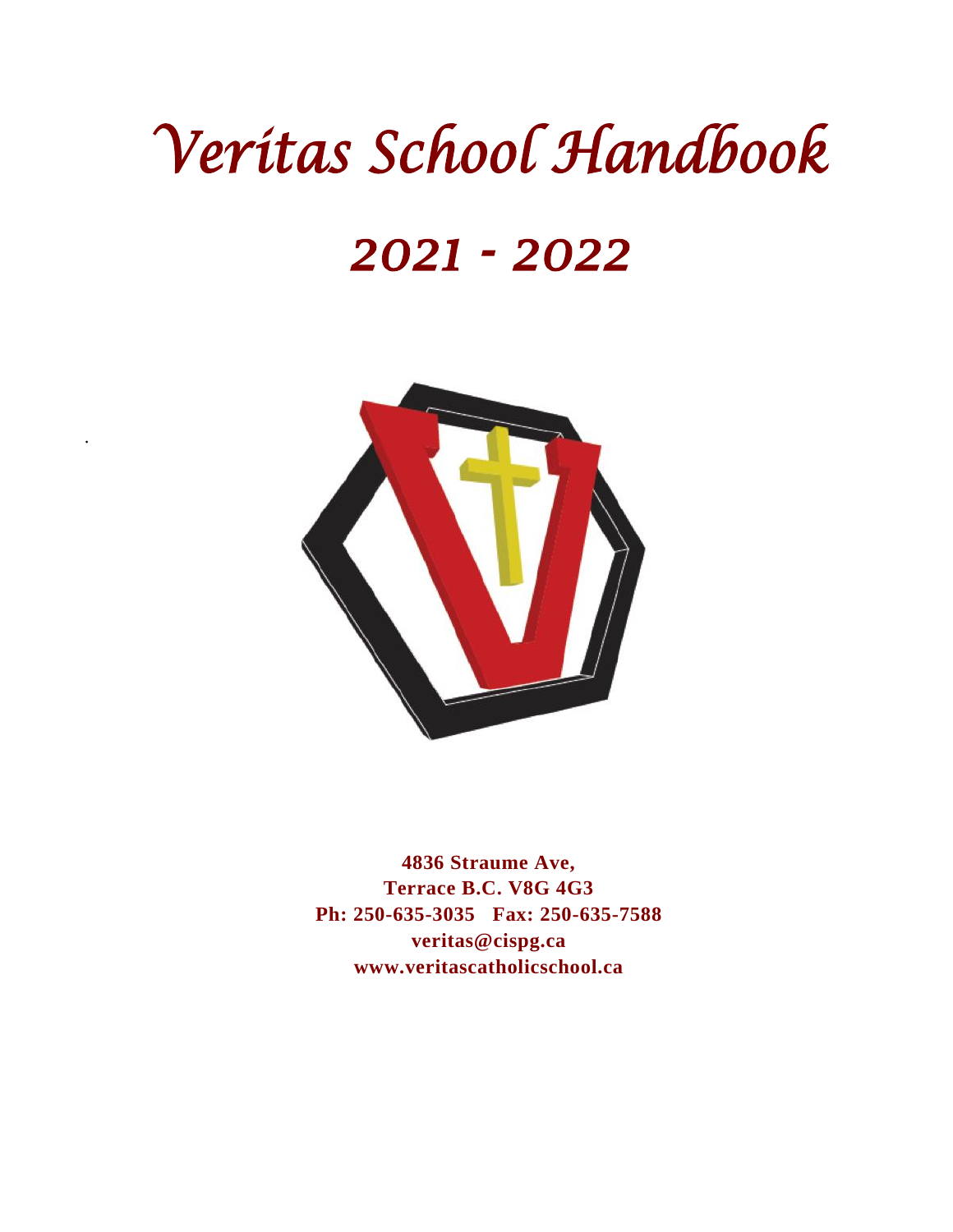Veritas School Parent/Student Handbook 2021-2022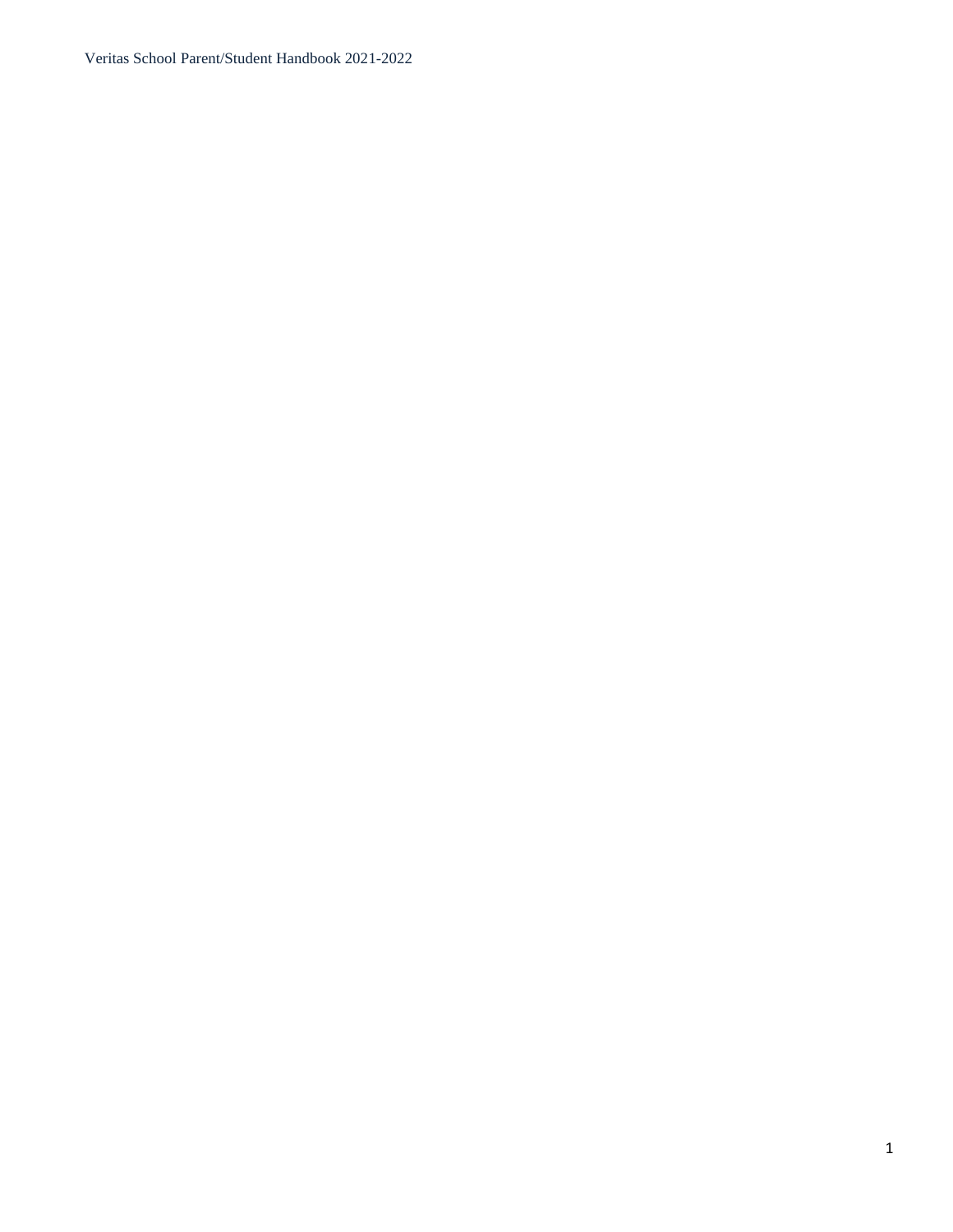This Handbook contains basic information about Veritas School. If you have a concern or question that is not addressed by this publication, please contact the administration at 250-635-3035.

# **TABLE OF CONTENTS**

<span id="page-2-0"></span>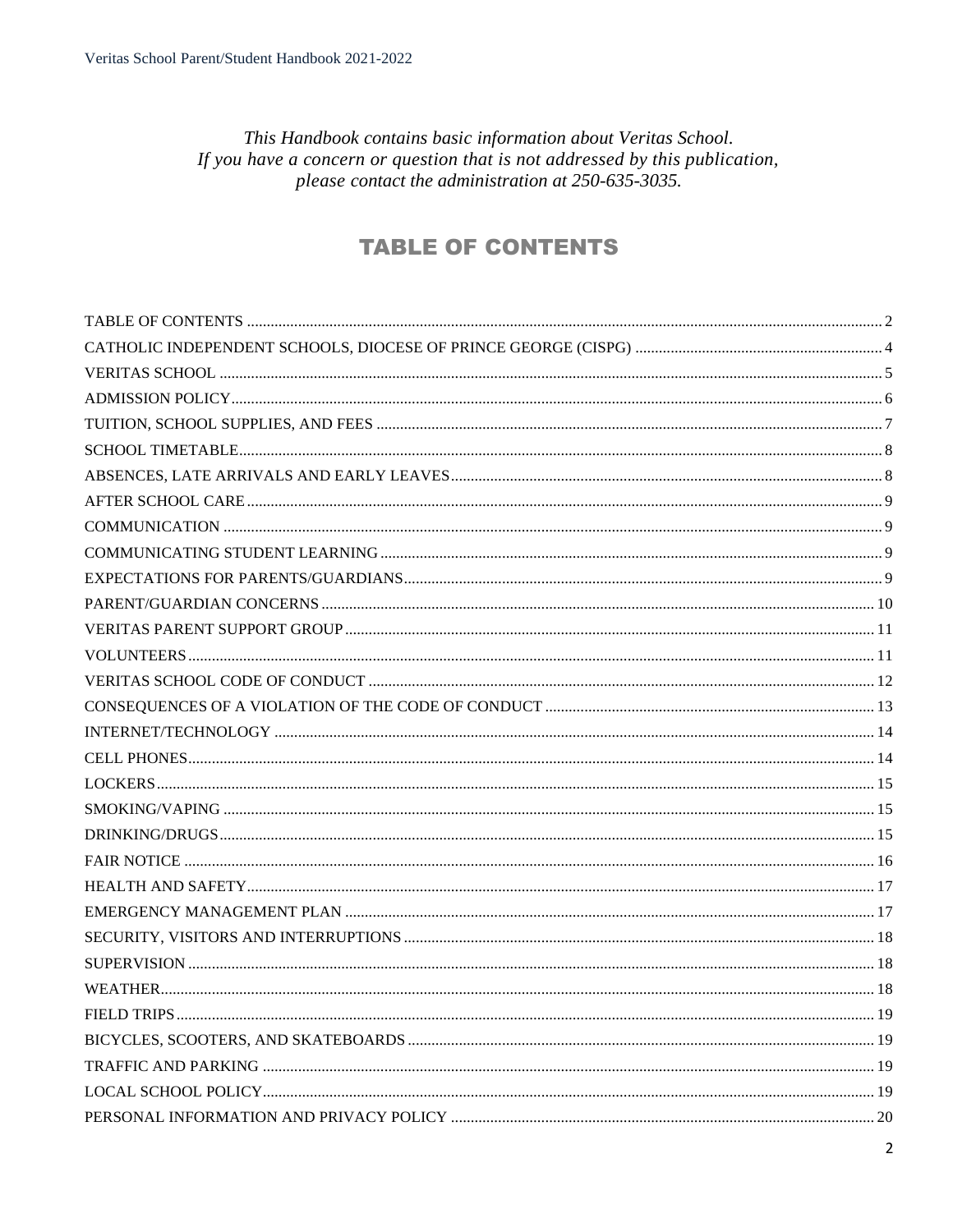| <b>HOMEWORK</b> |  |
|-----------------|--|
| DRESS CODE      |  |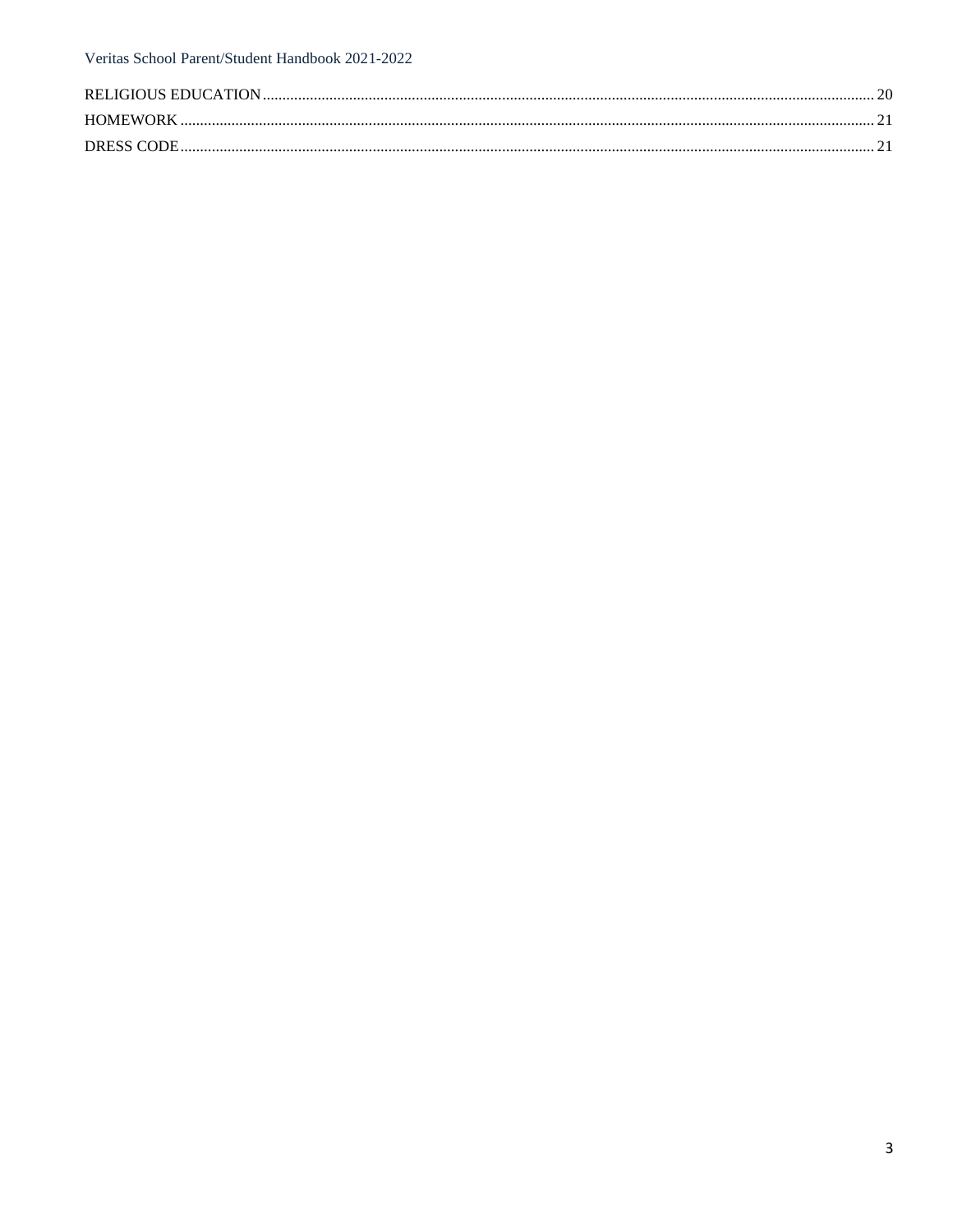# <span id="page-4-0"></span>CATHOLIC INDEPENDENT SCHOOLS, DIOCESE OF PRINCE GEORGE (CISPG)

#### **Our Purpose/Mission**

To promote the integral formation of students in all areas of learning enlightened by Faith in Jesus Christ to enable them to become responsible citizens and disciples who participate in the life and mission of the church to build the Kingdom of God in the world.

#### **Our Vision**

Parents, Pastors, and Staff collaborate to form a community where students are inspired to live the sacramental life, to grow in the moral life of virtue, and to thrive intellectually.

#### **Our Values**

- Faith: caring, compassion, courage
- Responsibility: trust, integrity, positive legacy
- Personal Excellence: passion, curiosity, creativity
- Respect: inclusion, diversity, dignity
- Community: service, teamwork, family

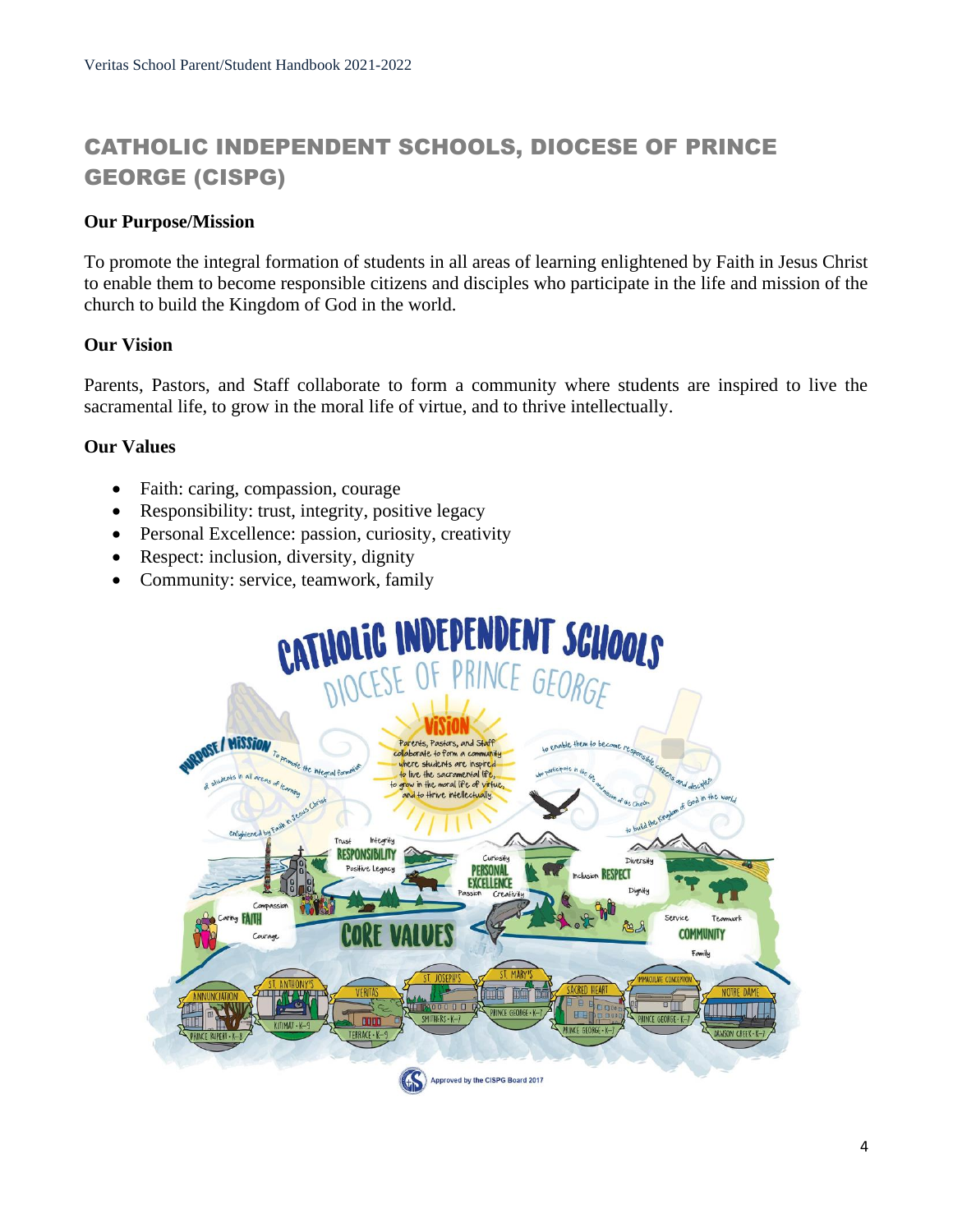# <span id="page-5-0"></span>VERITAS SCHOOL

#### **Our Purpose/Mission**

The primary aim of Veritas School is to enable children to grow in their knowledge, love, and practice of the Catholic Faith, and to achieve their full potential in all the talents God has given them.

#### **Our Operation**

Veritas School is one of eight Catholic Independent Schools of the Diocese of Prince George (CISPG). The school is classified by the BC Government as a Group 1 Independent School, which means that all teachers and the principal are British Columbia certified and all Ministry of Education curriculum standards are met. Authority for the operation of all Catholic Schools within the Diocese of Prince George is vested in CISPG, a legal body incorporated in 1957 as a Society. CISPG includes the Bishop, a Board of Directors, and the Superintendent of Schools.

As a Group 1 school, Veritas School receives 50% operational funding from the government and no capital funding. Tuition fees make up a portion of the remaining funding required to operate the school. In order to retain its standing as a Group 1 school, the school is evaluated regularly by the Ministry of Education. These reports have been consistently very positive. The 50% funding received from the Ministry is dependent on Veritas School meeting and exceeding the basic curriculum, as well as other physical and safety requirements.

The expectation of our Catholic community is that all our children participate or be respectfully present in the religious life of our school both in the classroom and at religious celebrations held at the school or at Sacred Heart Parish.

#### **Veritas Staff**

The dedicated staff of Veritas School includes British Columbia certified teachers and principal, qualified education assistants, and, where necessary, contracted specialists. We are dedicated to fully implementing the BC curriculum in a Catholic environment. A listing of our staff and contact information can be found on our school website (www.veritascatholicschool.ca/meet-our-teachers).

#### **Veritas School Council**

Veritas School Council, along with all the school councils in the Prince George Diocese, is constituted by the authority of CISPG and is directly responsible to CISPG and the Bishop. The Council consists of a minimum of six members and the pastor or Bishop's delegate. Council members are elected for a two year term, may complete up to three consecutive terms, and must be practicing Catholics. The Council is responsible for all areas of the management and operation of the school in accordance with the constitution, bylaws, guidelines, directives, policies and regulations of CISPG.

Parents/Guardians are an integral part of the school community and are invited and encouraged to become involved in the activities and endeavors of the school. The School Council is the primary avenue for involvement of parents/guardians in the school. It is the responsibility of the School Council to approve and direct any parent group working or acting on behalf of the school.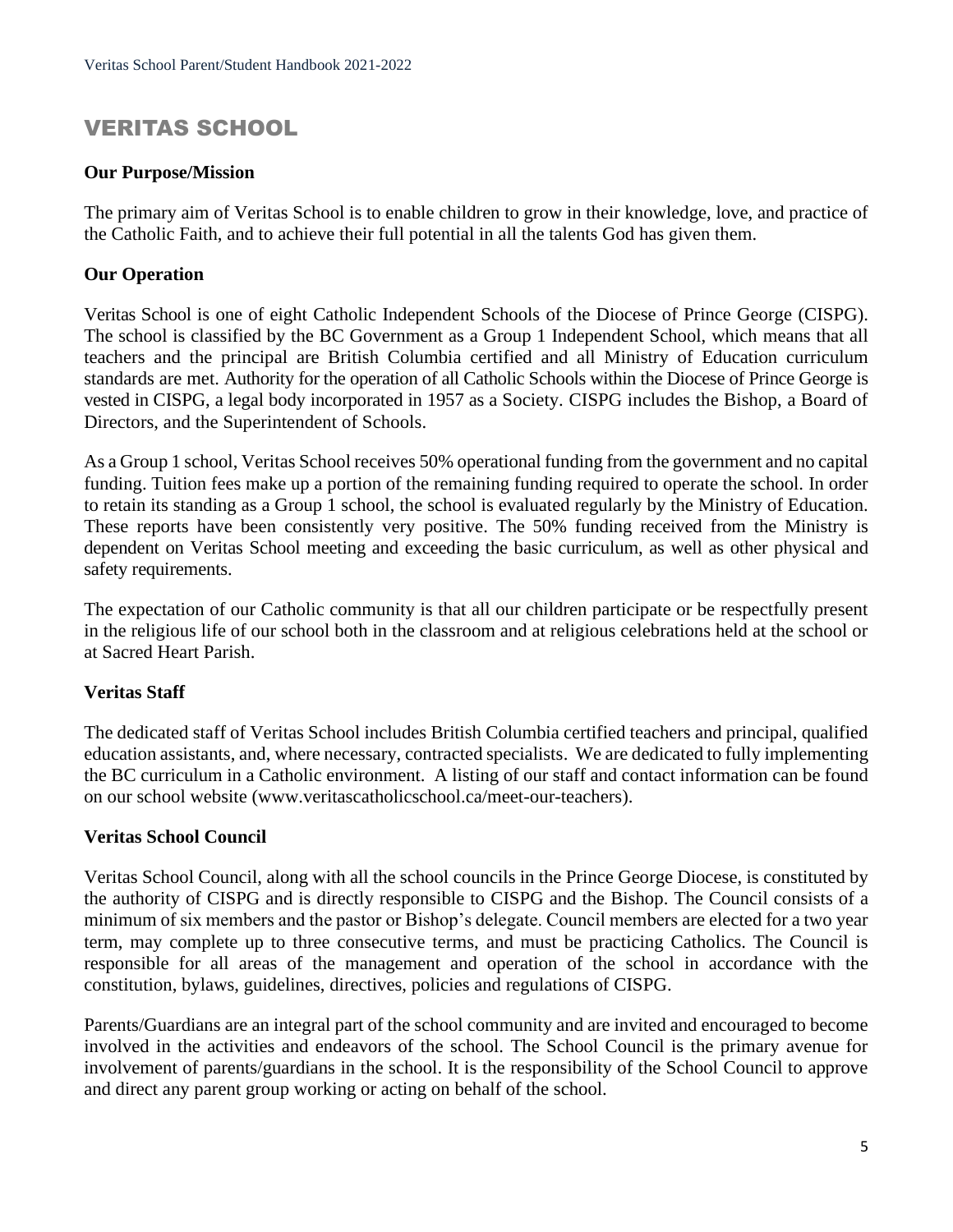Regular monthly meetings are held and are open to parents/guardians, with the exception of in-camera sessions, which focus on confidential matters. If you wish to make a presentation as an individual or group to Council, you must make your request, in writing, at least one week prior.

The officers of the Council are Chairperson, Vice-Chair, Treasurer and Secretary. Subcommittees may include Finance, Tuition, Maintenance, Parent Participation Program, Retention and Recruitment, as well as various ad hoc committees. You do not need to be an elected member to work on the subcommittees. If you are interested in volunteering for any of the subcommittees, please contact the Council Chairperson.

Please visit our school website [www.veritascatholicschool.ca](http://www.veritascatholicschool.ca/) under Our School, School Council for names and contact information for the Veritas School Council members.

#### **Our History**

Veritas School opened in 1959. The original site of the school was on Lakelse Avenue in the current Skeena Mall location. The original eight classrooms were moved to the present site in 1973 and attached to the newly built administration wing, classroom (the current kindergarten classroom), and gymnasium. A new classroom (the current music room) and staff room were built in 1981. A new wing was added in 1997 containing the current library, another classroom and the learning assistance room.

Veritas School was staffed for many years by the Sisters of St. Joseph of Toronto and by Frontier Apostles. The school presently relies on lay teachers and offers complete academic programs for Kindergarten to Grade 9. Veritas School's academic curriculum fully follows the guidelines of the British Columbia Ministry of Education. Our students receive a solid grounding in Religious Education, Language Arts, Science, Mathematics, Social Studies, Physical Education, Core French in Grades 5 to 9, Computers & Technology, Music & Band and Art. Learning Assistance is provided both within and outside the classes. We also offer Applied Skills in Grades  $7 - 9$ , and many extra-curricular sports activities and clubs.

The religious dimension of the school climate is expressed through the celebration of Christian values in Word and Sacrament, individual behavior, and friendly and harmonious interpersonal relationships. The Pastor of Sacred Heart Parish plays a special role in promoting the spiritual dimension of the school.

# <span id="page-6-0"></span>ADMISSION POLICY

All students wishing to enter Veritas School must fill out an application package. Registration will be considered when the application form is complete and the required documents are submitted.

CISPG Policy 501 dictates the priorities for admittance into CISPG Schools:

- 1. Students presently enrolled in the school.
- 2. Students with siblings presently enrolled in the school.
- 3. Students whose families are parishioners (defined as practicing Catholics for the purpose of this policy, "practicing Catholics" shall mean those individuals who are registered in a parish and attend Sunday Mass faithfully).
- 4. Students whose families are not practicing Catholics, but accept the goals and philosophy of the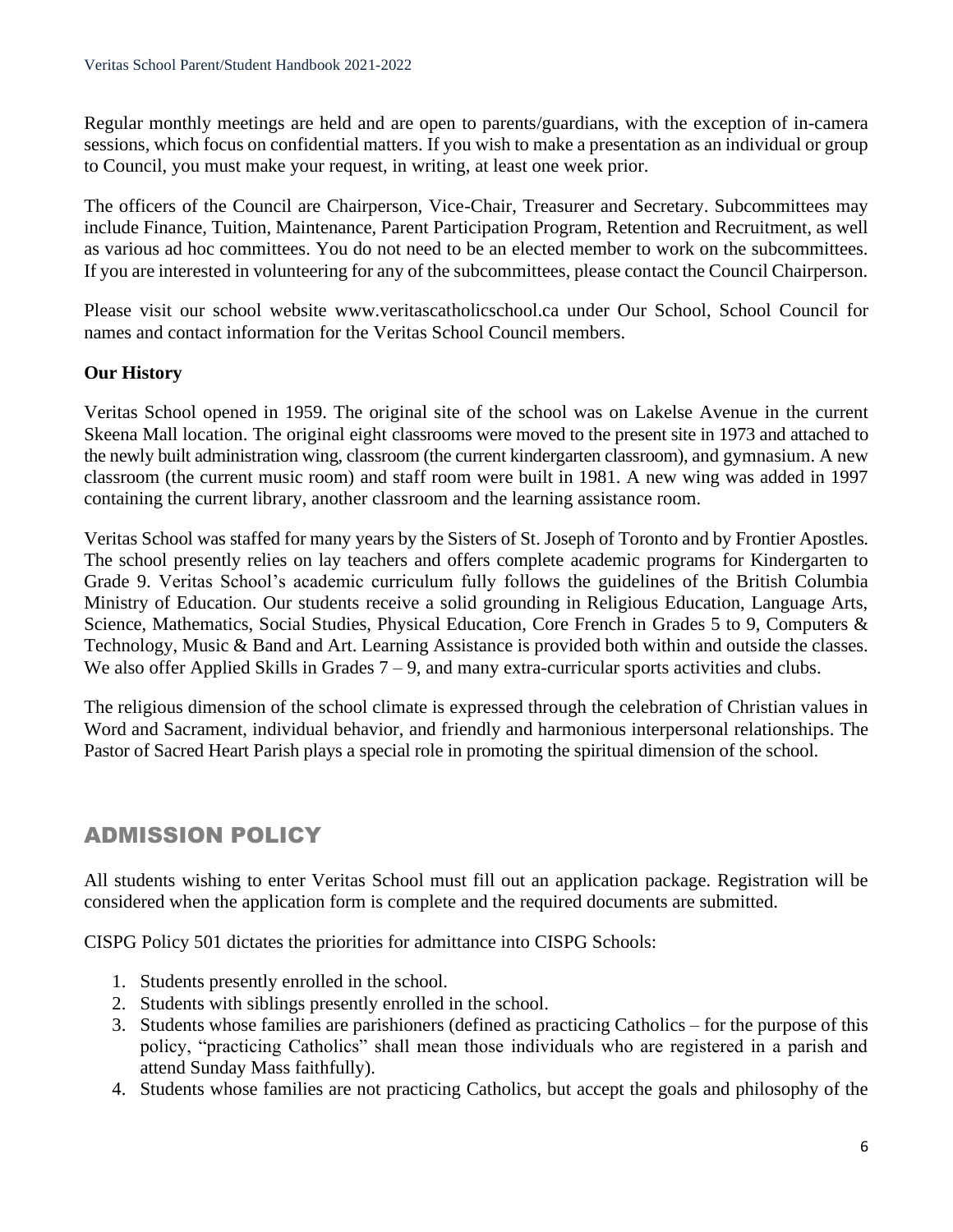school and sign the Family Statement of Commitment.

Catholic student/family applications must be accompanied by Baptismal, First Communion and/or Confirmation certificates where applicable. While priority is given to the children of Catholic families who participate in the faith life of Sacred Heart Parish, we welcome children of other faiths/beliefs, provided their families accept their child's participation in our religious activities. The final decision to admit a child lies with the Admissions Committee and is conditional upon an interview with the parents/guardians and the student. Every child's needs are complex. As stated in CISPG's Family Statement of Commitment, Veritas School reserves the right to re-evaluate your child's enrollment if their learning needs are not being met despite our best efforts.

Each February, current families are required to complete a re-registration form declaring their intent to return to Veritas School in the following school year. This enables staffing decisions and budget considerations to be made in preparation for the coming school year.

# <span id="page-7-0"></span>TUITION, SCHOOL SUPPLIES, AND FEES

Tuition is collected to assist with the operation of Veritas School. Amounts are set by the Veritas Council and are reviewed annually.

| Tuition Fees for the 2021-2022 School Year |  |  |  |  |  |  |
|--------------------------------------------|--|--|--|--|--|--|
|--------------------------------------------|--|--|--|--|--|--|

| <b>Children</b>    | <b>Monthly Tuition</b> | <b>Annual Tuition</b> |
|--------------------|------------------------|-----------------------|
| 1 Child            | \$300                  | \$3000                |
| 2 Children         | \$390                  | \$3900                |
| 3 or More Children | \$425                  | \$4250                |

Each family must choose a payment method and complete the appropriate form at the school office:

- Pre-authorized debit payments  $(1<sup>st</sup>$  or  $15<sup>th</sup>$  of each month)
- Pre-authorized credit card (Visa/MasterCard,  $1<sup>st</sup>$  or  $15<sup>th</sup>$  of each month)
- Post-dated cheques (10 cheques dated the  $1<sup>st</sup>$  of each month)
- E-transfer to [veritasaccounting@cispg.ca](mailto:veritasaccounting@cispg.ca)  $(1<sup>st</sup>$  or  $15<sup>th</sup>$  of each month)
- Cash payments at the Veritas School office
- One-time payment (full tuition due  $1<sup>st</sup>$  day of school)
- Other payment methods as approved by Veritas School.

Tuition Assistance requests may be made with the appropriate forms to Veritas School Council and are reviewed on a case-by-case basis. These forms are available at the school office.

#### **School Supplies and Fees**

Each student will be provided with a supply list at the end of the school year for their upcoming grade.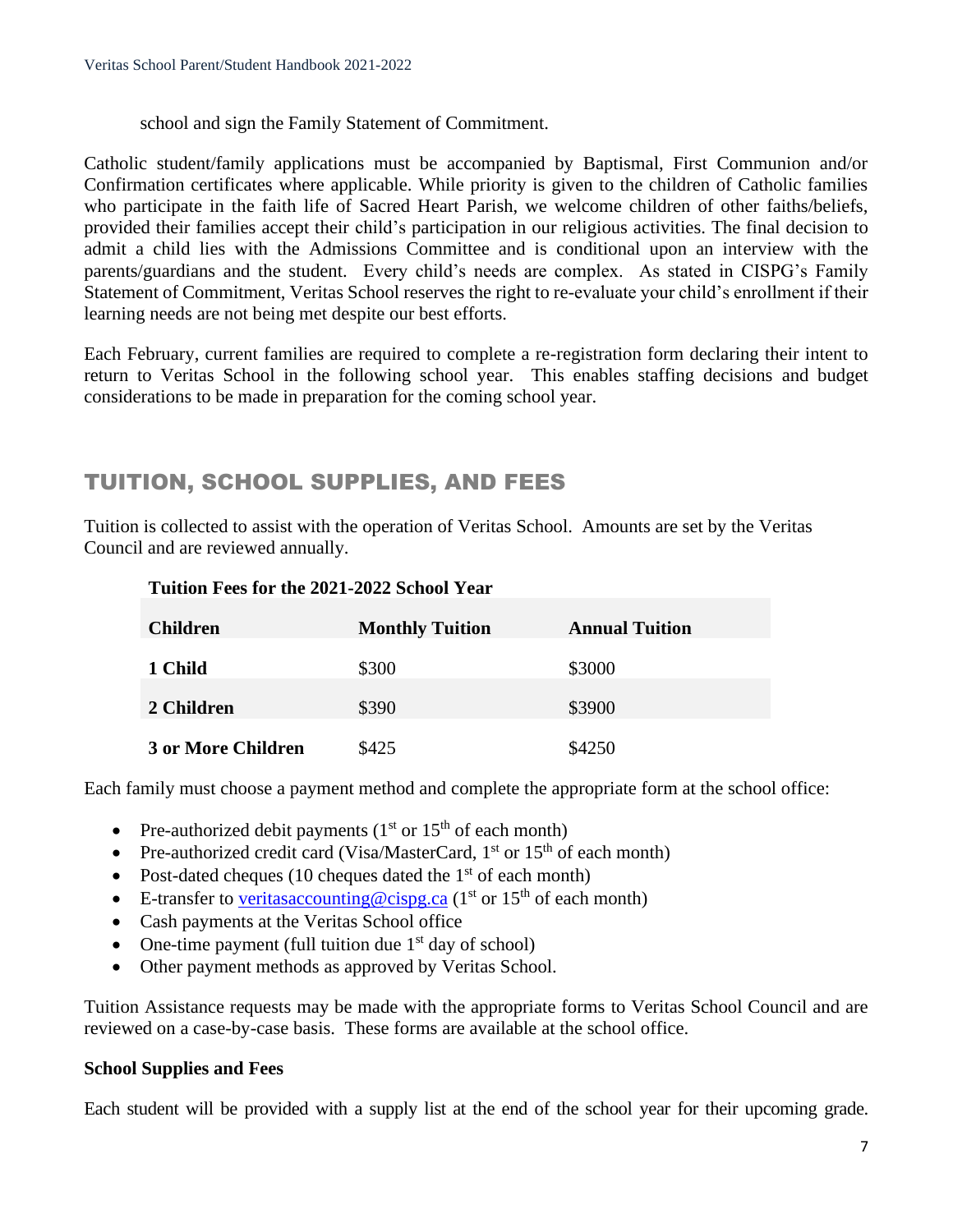Consumables and some art supplies are included in the fee. Students in kindergarten to grade 3 are required to purchase all their school supplies through the school office. Students in grade 4 to 9 will purchase most of their supplies as specified on the provided list at their store of choice; some supplies will be purchased through the school office. School supply fees are due each September and are non-refundable after the first day of school.

# <span id="page-8-0"></span>SCHOOL TIMETABLE

| Grades $K - 6$                       | Grades 7 - 9                       |
|--------------------------------------|------------------------------------|
| 8:35 am – Welcome Bell               | 8:35 am – Welcome Bell             |
| $8:40$ am – Classes Begin            | 8:40 am – Classes Begin            |
| $10:15 - 10:30$ am – Recess Break    | $10:50 - 11:00$ am - Morning Break |
| $12:00 - 12:55$ pm – Lunch Break     | $12:00 - 12:55$ pm – Lunch Break   |
| $3:00 \text{ pm} - \text{Dismissal}$ | $3:13$ pm $-$ Dismissal            |

# <span id="page-8-1"></span>ABSENCES, LATE ARRIVALS AND EARLY LEAVES

Parents/Guardians are encouraged to ensure their child arrives at school on time. Students who arrive late often miss important instruction and interfere with the learning of others. Explanation of late arrivals are required. When students arrive late, they are to report to the office and sign in.

If you wish your child to leave the school grounds any time between the welcome bell and the dismissal bell, please inform the school by phone, email (veritas@cispg.ca), or a written note. All students must sign in and out at the office.

If your child is absent for any reason, parents/guardians must contact the school either by phone (250- 635-3035) or email [\(veritas@cispg.ca\)](mailto:veritas@cispg.ca). After morning attendance is complete, the office staff will contact parents/guardians of absentees who have not contacted the school to ensure the student is safe.

If you plan to remove your child from school during regular instructional periods for an extended period of time (three days or more) please make arrangements with the classroom teacher well in advance of the student's absence. Please understand that, due to the social nature of learning at Veritas School, is it not possible to provide all work or instruction for home completion when absences occur.

To qualify for provincial government funding, students must be in attendance for a minimum of 600 hours of instruction from September to May  $15<sup>th</sup>$ . A student who, because of holidays or other reasons, is in attendance for less than 600 hours qualifies for partial funding only. Parents will be expected to compensate the school the amount lost in government funding in these situations.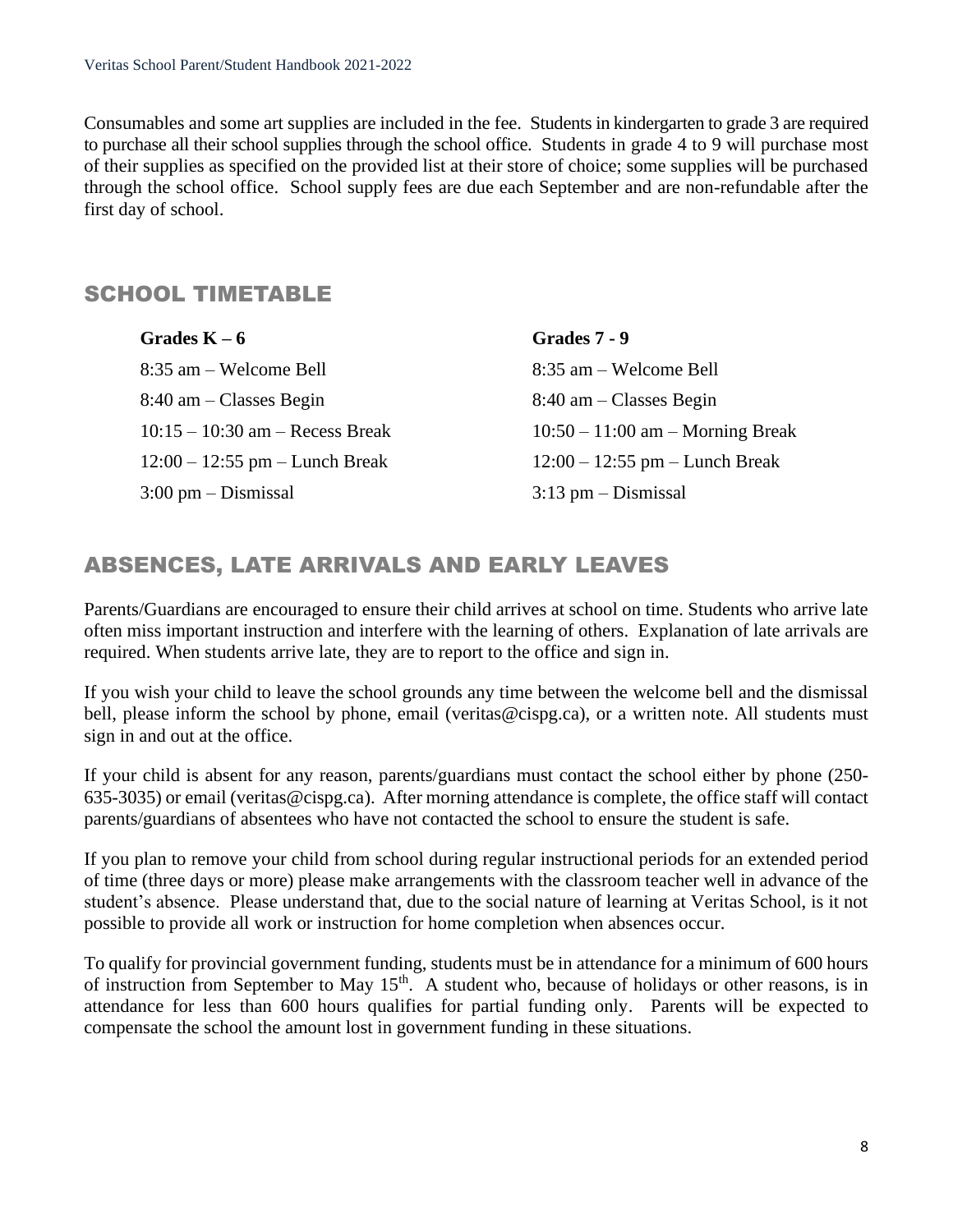# <span id="page-9-0"></span>AFTER SCHOOL CARE

After School Care (ASC) is available and runs from 3:00 pm – 4:45 pm on instructional days and from 9:00 am – 4:45 pm on most non-instructional days. The cost of ASC is \$12.00/hour for one child and \$7.00/hour for each additional sibling. All required forms must be completed prior to a student joining ASC. Application packages and further information regarding after school care is available at the office. Regulations limit the number of students in ASC. As such, spots are available on a first-come first-serve basis. Please ensure your child is listed for ASC by noon of the same day.

# <span id="page-9-1"></span>COMMUNICATION

As parents/guardians are the first educators of their children, it is very important for the school and home to engage in regular communication. We strive to ensure parents/guardians are well informed about what is happening at Veritas School through monthly newsletters, weekly emails, special notices, the yearly calendar, and our website (www.veritascatholicschool.ca). The majority of our communication is via email; please make sure you have a current email address at the school office. Be sure to check the school website and your email regularly. Classroom teachers may be contacted by parents/guardians via a note in the communication folder or agenda, email, or by leaving a message at the school office.

Students have permission to use the telephone only at the discretion of the principal, secretary or teacher. Parents/Guardians are not to call student cell phones as they are not to be accessed during the school day. Alternatively, parents/guardians are asked to call the school office to leave messages for students.

# <span id="page-9-2"></span>COMMUNICATING STUDENT LEARNING

Communicating student learning occurs throughout the school year. Three written reports are issued, as well as one student-led conference and one celebration of learning is held each school year. In addition, all classrooms use the FreshGrade platform to share student learning and progress. Kindergarten and grade 1 students use a communication folder to maintain communication between the school and home, while grade 2 – 9 students use a daily agenda.

If a parent/guardian has any concerns regarding their child's progress at any time, they are encouraged to contact the teacher via email or by calling the school. All appointments must be made in advance.

# <span id="page-9-3"></span>EXPECTATIONS FOR PARENTS/GUARDIANS

- To support and respect the religious program of the school and Catholic Faith.
- To respect and comply with the school and CISPG policies.
- To cooperate with staff for the welfare of all children.
- To participate in school activities and events (religious, academic, social, athletic).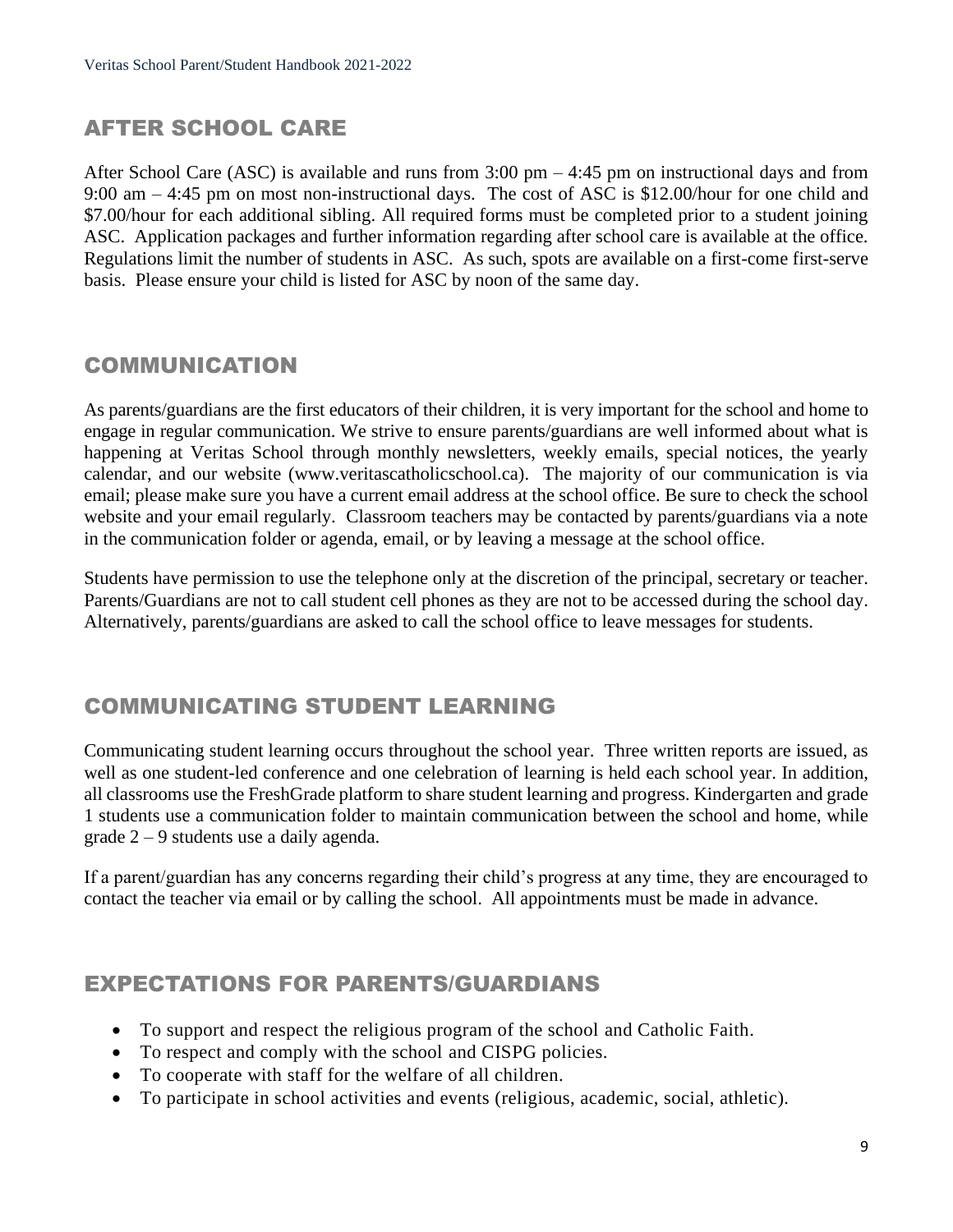- To attend any meetings and parent-teacher interviews as scheduled.
- To support the school financially through timely payment of tuition and fees.
- To refrain from public defamation of Veritas School and staff (including social media).

# <span id="page-10-0"></span>PARENT/GUARDIAN CONCERNS

It is easier to handle a concern before it escalates to become a serious problem. As such, parents/guardians and teachers are expected to contact one another over any behavior, academic progress or policy concern they may have. When parents/guardians have a concern it is imperative that they confer with the teacher first. If the concern cannot be resolved here, the principal will be informed so the best solution can be reached for the sake of the student.

The following Policy 473 mandated by CISPG outlines the formal procedure used to address parental complaints against school personnel:

- Step 1 A parent or guardian representing a student and having a complaint about personnel should contact the person in question as the first step to resolution.
- Step 2 If a resolution is not attained or if the parent or guardian does not wish to meet with the person in question, the parent or guardian shall request a meeting with the principal. A record of the meeting shall be made by the principal.
- Step 3 The principal will then investigate the complaint or refer the complaint to an outside agency, at their discretion.
- Step 4 The principal will then decide either to facilitate a meeting between all parties or refer the complaint to CISPG. The principal or parents/guardians, in writing, can request the matter be presented to the CISPG office. The principal is to keep the School Council aware of any serious situation.
- Step 5 If the parent or guardian does not receive satisfaction from the CISPG office within Step 4, an appeal, in writing, can be made to the CISPG Board of Directors.
- Step 6 The CISPG Board of Directors will arrange for an investigation of the appeal (refer to Policy 470) and will provide a decision on the matter in writing and communicate this to the parent or guardian in a timely basis.

Please appreciate that as professionals, all teachers must adhere to a Professional Code of Ethics and cannot discuss teachers, staff, students, and issues that do not relate directly to their teaching assignment and/or your child.

Parents/Guardians are to refrain from any kind of public defamation of Veritas School and Veritas School Staff. This includes, but is not limited to, social media. The families of parents/guardians who repeatedly engage in public defamation may be required to leave Veritas School.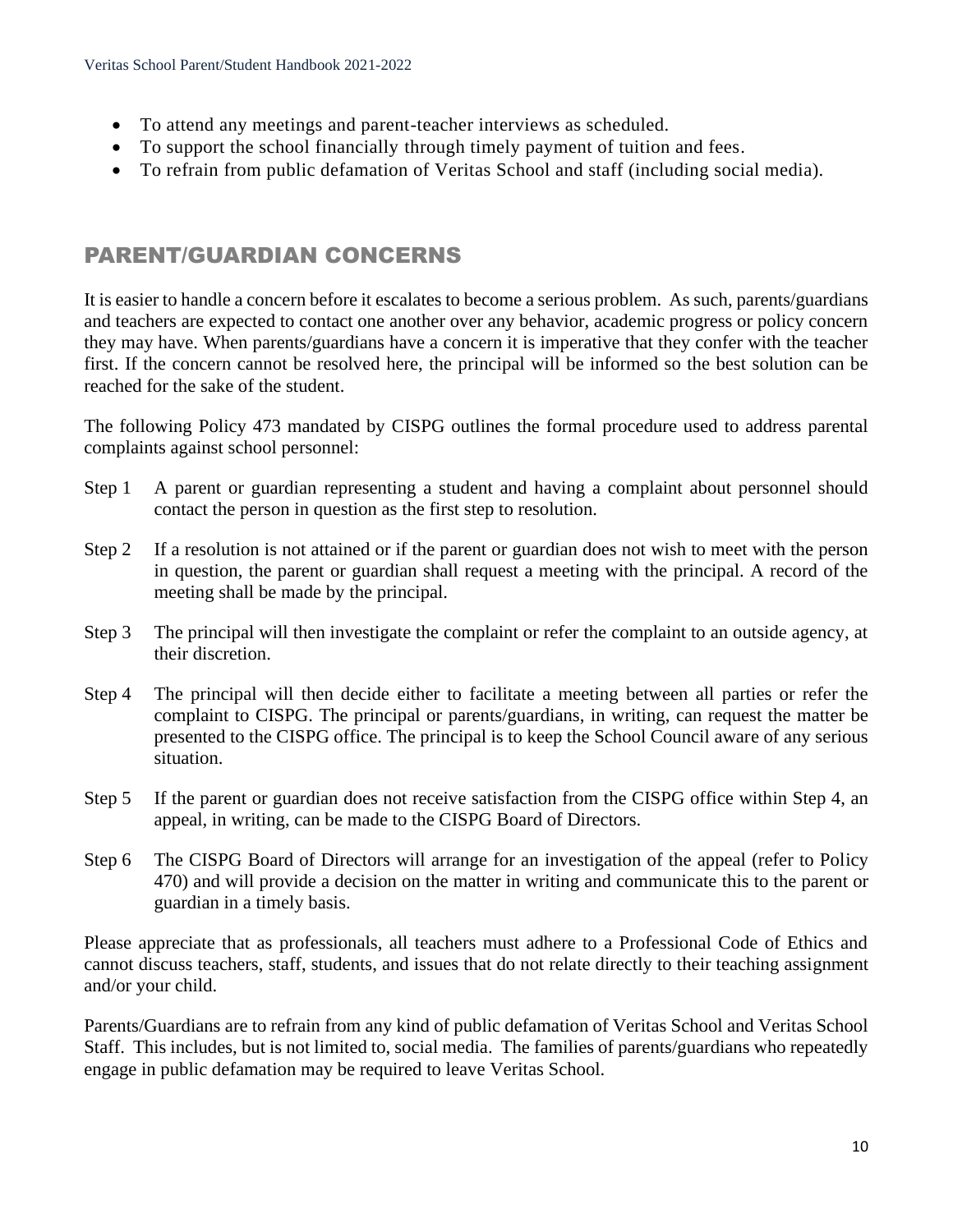# <span id="page-11-0"></span>VERITAS PARENT SUPPORT GROUP

The role of the Veritas Parent Support Group (VPSG) is to support the principal and school staff in meeting the needs of the students at Veritas School.

Financial and Physical Support shall be provided by:

- Conducting fund raising functions and programs to aid in the provision of additional educational, recreational and cultural development for the students of the school.
- Involving as many parents or guardians of the students as possible and encouraging new parents/guardians to become a part of the school community.

The VPSG operates under the following limitations:

- The actions of the VPSG shall be in accordance with the policies established by the Veritas School Council.
- The VPSG shall not be involved in the day-to-day operation of the school. These matters remain the responsibility of the principal and the teaching staff.
- The general membership shall be free to make suggestions regarding expenditures. However, in order to avoid conflicts, all fund raising projects and the disposition of funds raised for the school will be subject to the approval of the principal and the school council.

### <span id="page-11-1"></span>VOLUNTEERS

CISPG Policy 501 Section B states: "Once a student has been admitted to the school, parents/guardians will be required to participate in the various activities of the school, including fundraising". Volunteers are necessary and very much encouraged within the school and in a variety of ways: classroom, hot lunch, field trip, fund raising, and driving, to name a few. All volunteers must complete the CISPG volunteer application form (available at the school office and included in the student application form), submit a Criminal Record Check and other applicable forms (driver's abstract, vehicle insurance and driver's license).

Volunteers must abide by the *Volunteer Code of Conduct*, which states that all Veritas School volunteers understand that:

- I will be supervised by a school employee and must follow that person's directions.
- I must adhere to the policies of the school and CISPG and the rules of the school in which I am volunteering.
- I must treat staff, parents and students with politeness and respect.
- I must deal judiciously with students and defer to the teacher's authority in all matters relating to the classroom.
- If I am uncertain about my role or any other matter, I will seek advice from the teacher with whom I am working or the principal, as appropriate.

Volunteers must also abide by the *Volunteer Confidentiality Agreement*, which states that all students,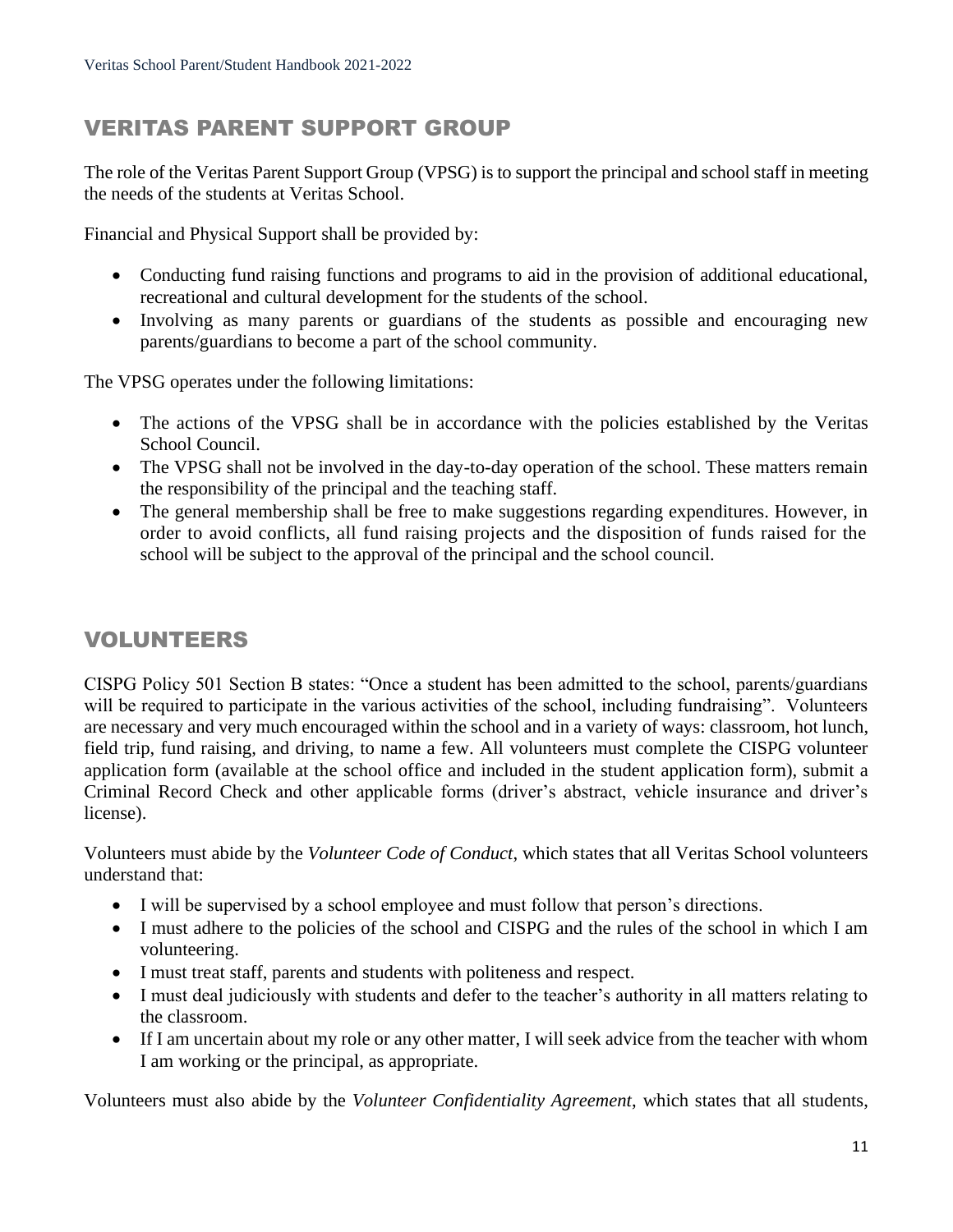staff and others working in the school have a right to expect that information about them will be kept strictly confidential by volunteers. Therefore:

- I will not communicate anything I learn about any student or anything that I observe in the course of my volunteering to anyone other than appropriate school employees.
- I will not share information about students, even with others who may be genuinely interested in a student's welfare, such as social workers, recreational leaders, family friends, physicians, etc. except when legally required to do so.
- I will keep anything I learn about school employees or other volunteers strictly confidential.
- If I am asked for information concerning a student or staff member(s), I will refer the request to the teacher or principal.
- If I am in doubt about whether I may divulge information concerning a student or staff member, I will consult with the school principal.

The *Volunteer Application Form*, which includes the *Volunteer Code of Conduct* and the *Volunteer Confidentiality Agreement* must be signed by all volunteers and approved by the Veritas School Principal.

# <span id="page-12-0"></span>VERITAS SCHOOL CODE OF CONDUCT

#### *Reference: CISPG Policy 502 - Student Discipline*

Veritas School, as part of CISPG, is committed to a Bully Free School that strives to ensure every child feels safe, accepted, and respected. All classes engage in anti-bullying lessons throughout the school year, which focus on developing healthy friendships, encourage reporting of harmful behaviours, and support affected students.

The Student Code of Conduct is in place to ensure each student can learn in a safe and caring environment. The code of conduct supports respect from students and staff and regard for the personal dignity of each individual. We expect students to maintain an attitude that is cooperative, courteous, and respectful. Students exhibiting behaviours that impact student learning or violate the best interest of any individual in the school community will not be tolerated.

#### **Be Respectful of Yourself**

- Always strive to do your best.
- Be punctual and ready for school with all required materials and assignments.
- Use the provided agenda or communication folder to record homework and school events.
- Participate in all curriculum areas and school-related events.

#### **Be Respectful of Others**

- Be polite (no rude or offensive language, gestures, or remarks).
- Follow the directions of all staff and volunteers.
- No fighting, rough play, or striking another student.
- Walk quietly in the hallways.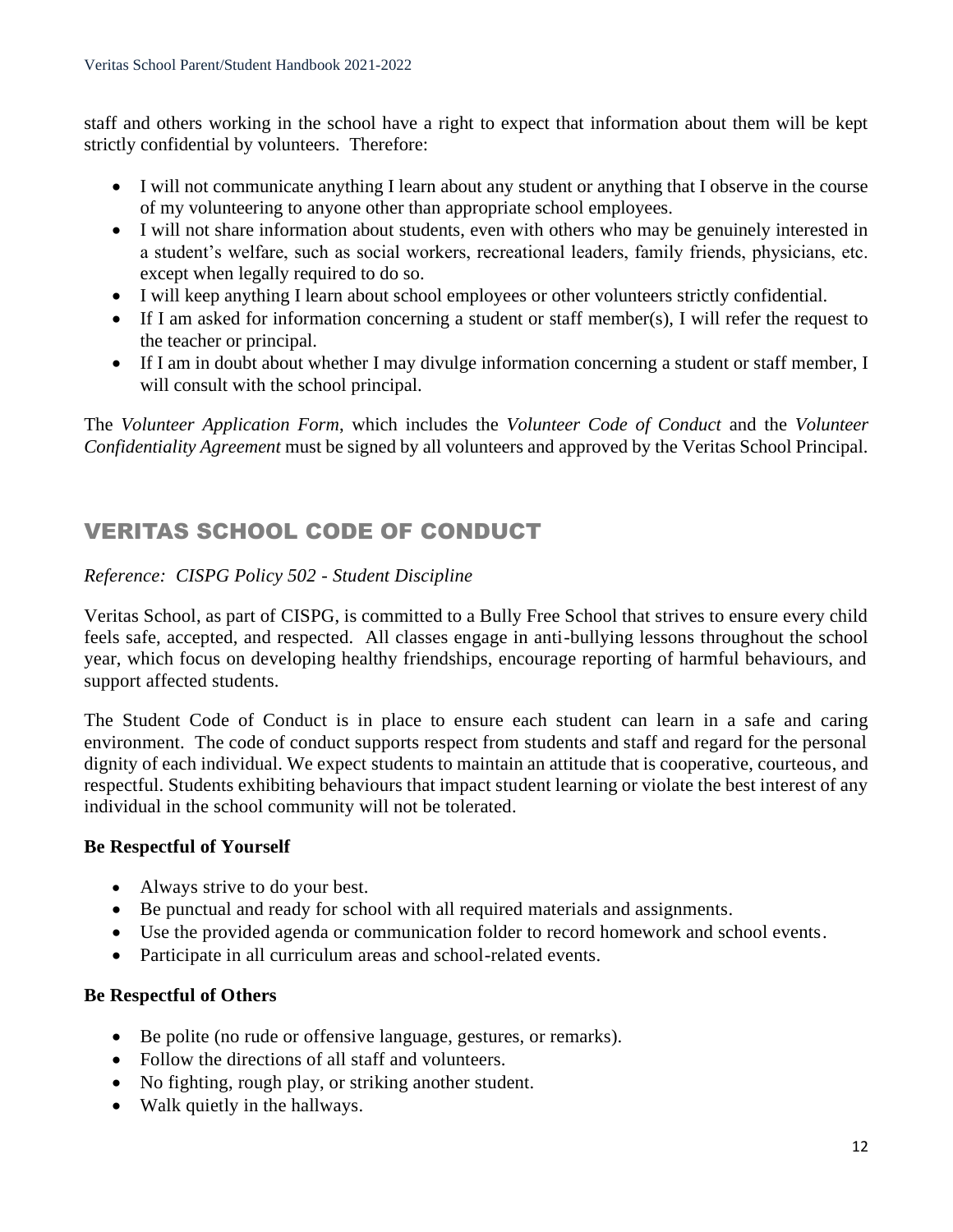• Be honest and tell the truth.

#### **Be Respectful of Property**

- Use school property, equipment, books, etc., appropriately and under supervision.
- The personal use of electronics, including cell phones, is not permitted during the school day.
- Clean up after yourself and others, if necessary.

#### **Be Safe**

- Sharp or dangerous objects are not allowed in the school or on school property.
- Show concern and care for those around you.
- Report dangerous situations to school staff.
- Any wheel items, such as bicycles, scooters, and skateboards must not be ridden on school property.

# <span id="page-13-0"></span>CONSEQUENCES OF A VIOLATION OF THE CODE OF CONDUCT

#### *Reference: CISPG Policy 502 - Student Discipline*

Parents/Guardians will be informed of repeated or serious infractions and the principal may be involved. When a student is referred to the principal for recurring and/or serious infractions, the following may occur:

| <b>First Referral</b>  | Incident is recorded. Consequences such as detention, loss of privileges, etc. will<br>be given at the discretion of the principal.                                                                                         |
|------------------------|-----------------------------------------------------------------------------------------------------------------------------------------------------------------------------------------------------------------------------|
| <b>Second Referral</b> | Incident is recorded. Consequences such as detention; loss of privileges, school<br>trips, intramurals, extracurricular activities; in-school suspension, etc. will be<br>given at the discretion of the principal.         |
|                        | Additional Referrals Incident is recorded. Parents/Guardians are informed. Appropriate consequence<br>will result, at the discretion of the principal, up to and including suspension from<br>school (as per CISPG policy). |

#### **Severe Cause**

Criteria for Severe Cause Includes:

- Willful disrespect or disobedience of a teacher/supervisor or severely disrupting a learning environment.
- Willful infliction or threat of physical harm or severe insults towards another person.
- Intentional defacement, damage, or destruction of property.

A student meeting one or more of the above criteria for severe cause will face appropriate consequences at the discretion of the principal, up to and including expulsion from the school.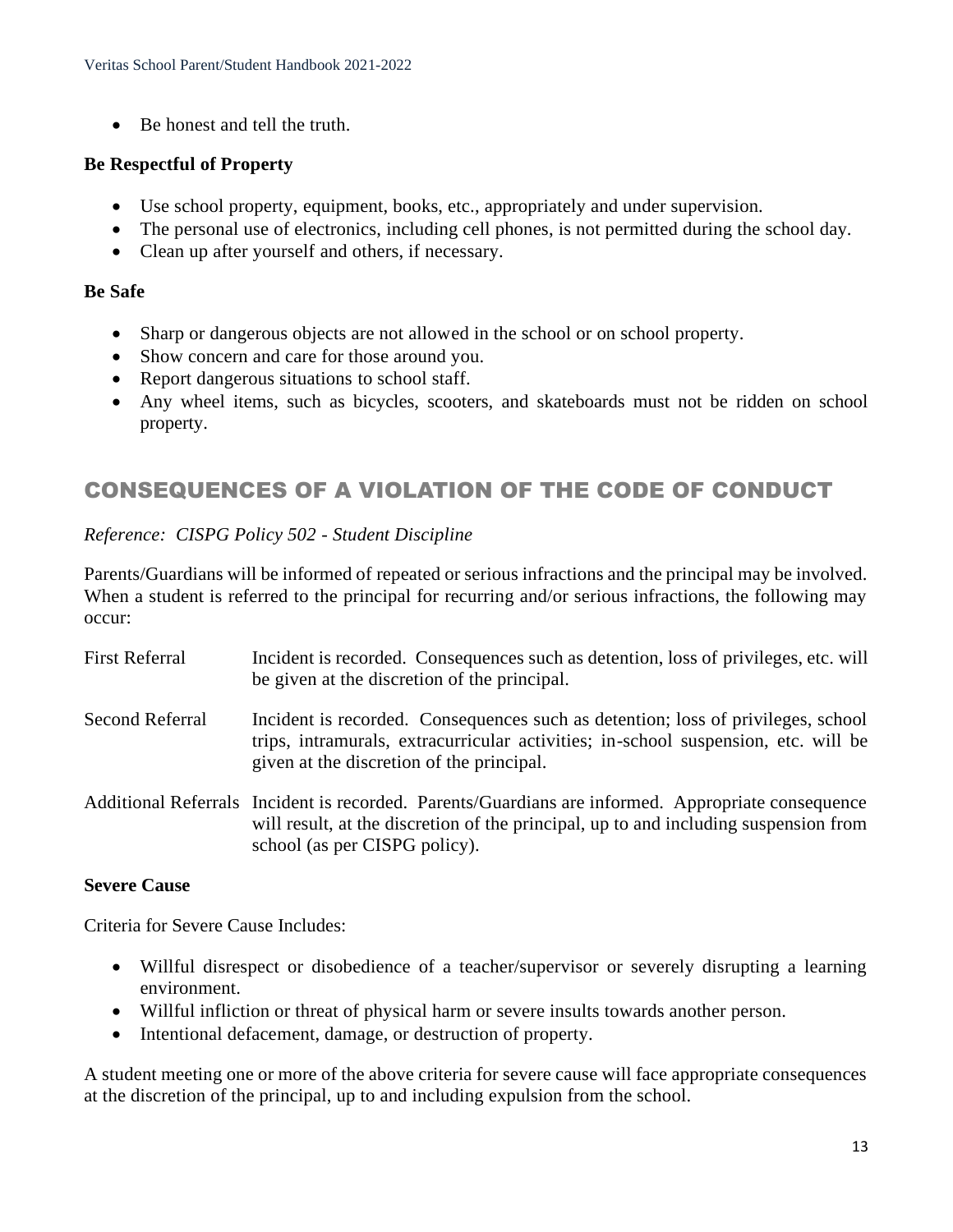If a student exhibits repeated behaviours that intentionally harm or disturb another student, it will be considered bullying. The student will be referred to the principal and his/her parents/guardians will be contacted. Loss of privileges or suspension from school will be determined at the discretion of the principal. A behaviour plan will be agreed upon by the principal, teacher, parents/guardians and student to support behavioural change while protecting the well-being of other students and staff.

# <span id="page-14-0"></span>INTERNET/TECHNOLOGY

Parent/Guardian permission must be obtained prior to students having access to the internet. Internet use is monitored by the teachers at all times. Access to the internet allows students the opportunity to learn and share new information and concepts.

Veritas School is equipped with an iPad cart of 30 iPads shared between kindergarten to grade 5, as well as a laptop cart with 30 laptops shared between grade 4 to grade 9.

Veritas School may monitor use of technology, including all sites accessed by the user. Users must not expect privacy regarding their use of internet or email. Incorrect use of the internet and technology may result in student privileges being restricted or suspended at the discretion of the teacher and/or principal. All students must have a signed Internet Use Agreement Form on file in the school office.

#### **Improper Activities**

Students may not share, spread, or knowingly receive harassing, bullying, sexually explicit, threatening, or illegal information, including offensive jokes or cartoons, through any technology. Technology may not be used to access, create, transmit, print or download information that is derogatory, defamatory, obscene, or offensive, including information that is based on race, colour, national origin, sex, sexual orientation, age, disability, religion, or political beliefs. Technology must not be used to record (audio or video) any individual (students or staff members) without their expressed permission and only for purposes related to learning activities.

Students engaging in improper activities with any piece of technology may have their devices confiscated and may lose internet and technology privileges. If necessary, CISPG Policy 502 – Student Discipline may be followed.

# <span id="page-14-1"></span>CELL PHONES

If brought to school, cell phones are to be kept in the student's locker (grades 6-9) or in the student's backpack (grades 5 and under). If not properly stored or if used for the wrong purpose, cell phones will be confiscated by the teacher and may be given to the principal. Cell phones will be returned to the student on the first confiscation of the school year; subsequent confiscations will require a parent or guardian to collect the cell phone from the principal. Continued violation of cell phone policy will result in that student not being allowed to bring their cell phone to school, and may include a loss of access to all technology at school. If necessary, CISPG Policy 502 – Student Discipline may be followed.

The use of cell phones in classrooms is solely for the purpose of supplementing and complementing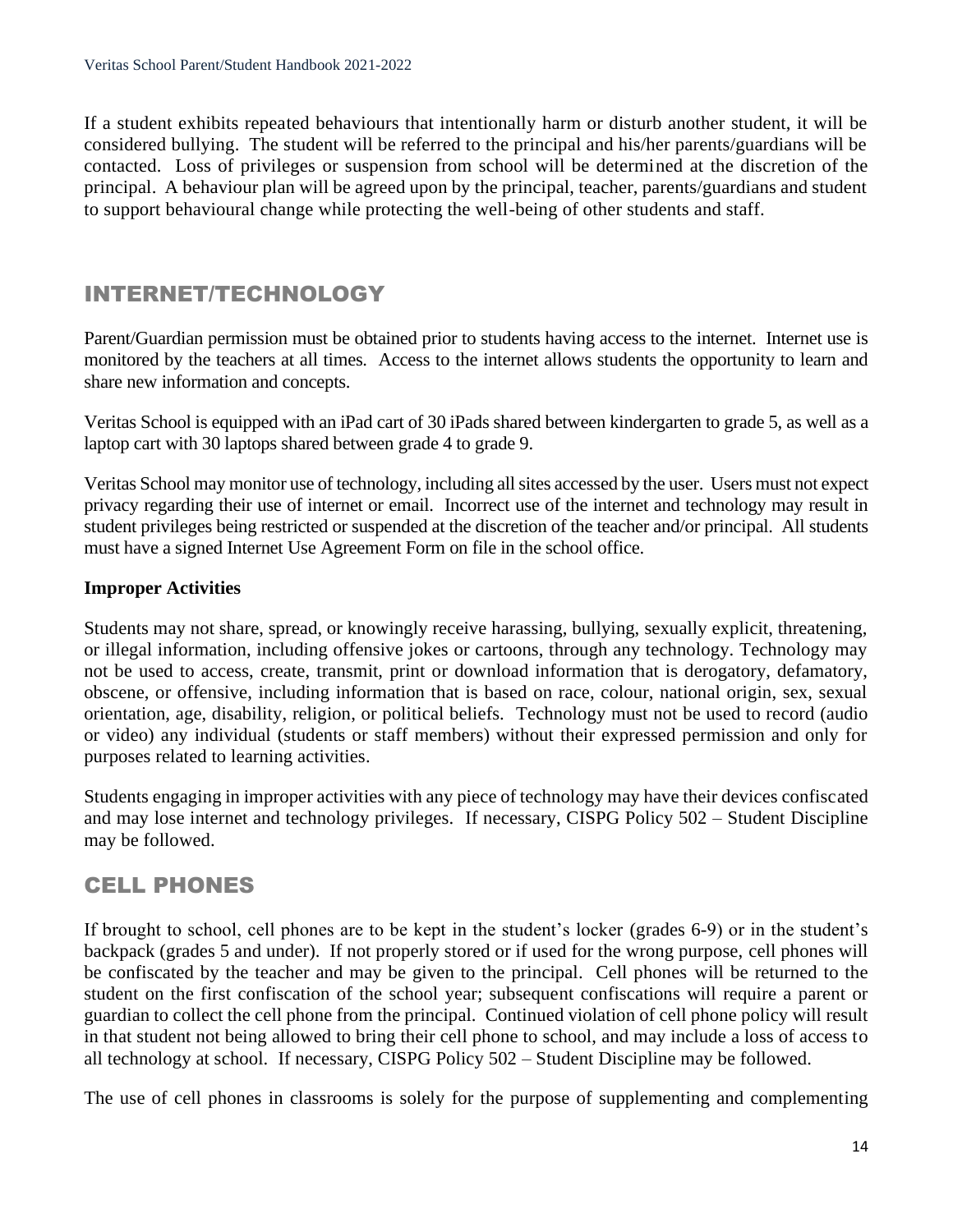learning activities and is at the discretion of the teacher. A teacher may decide that students can access their cell phones for a learning activity and will inform the students of such.

Veritas School assumes no responsibility for loss or damage of student cell phones.

# <span id="page-15-0"></span>LOCKERS

Students in grades  $6 - 9$  are provided with a locker and lock. Students may go to their lockers before homeroom block in the morning, during their morning break, at lunch, and after school. Students are expected to arrive at class with the necessary texts and supplies. Students are expected to anticipate their needs for classes and carry supplies to their Block 1 and 2 classes together and to their Block 4 and 5 classes together (grades 7-9). Students may not go to their lockers when classes are in session.

We recommend students keep their lockers secured at all times. Students are supplied with a lock, the combination of which is kept with their homeroom teacher. Students must have permission to bring in a different lock and must give the combination or a copy of the key to their homeroom teacher.

Lockers must be kept clean and organized. Lockers must be kept free of food overnight.

With due cause, the school administration may open a locker at any time.

# <span id="page-15-1"></span>SMOKING/VAPING

Smoking or use of vapour devices is prohibited on all Veritas School and Sacred Heart Parish property and on or during any school sponsored activity. Any student found smoking, vaping, or with smoking or vaping materials will receive a minimum of one day suspension from school. If the problem persists, the length of suspension will escalate, up to and including expulsion. If necessary, CISPG Policy 502 – Student Discipline will be followed.

All vaping devices or products will be considered and treated as smoking paraphernalia and thus subject to the same restrictions and consequences.

# <span id="page-15-2"></span>DRINKING/DRUGS

Veritas School observes a policy of zero tolerance towards illicit drugs. Any student involved with or in possession of illicit drugs at school or a school sponsored event may be expelled. This includes cannabis, which is illegal for use by youth under the age of 19.

Any student who is under the influence or in the possession of alcohol while at school or a school sponsored event may be expelled.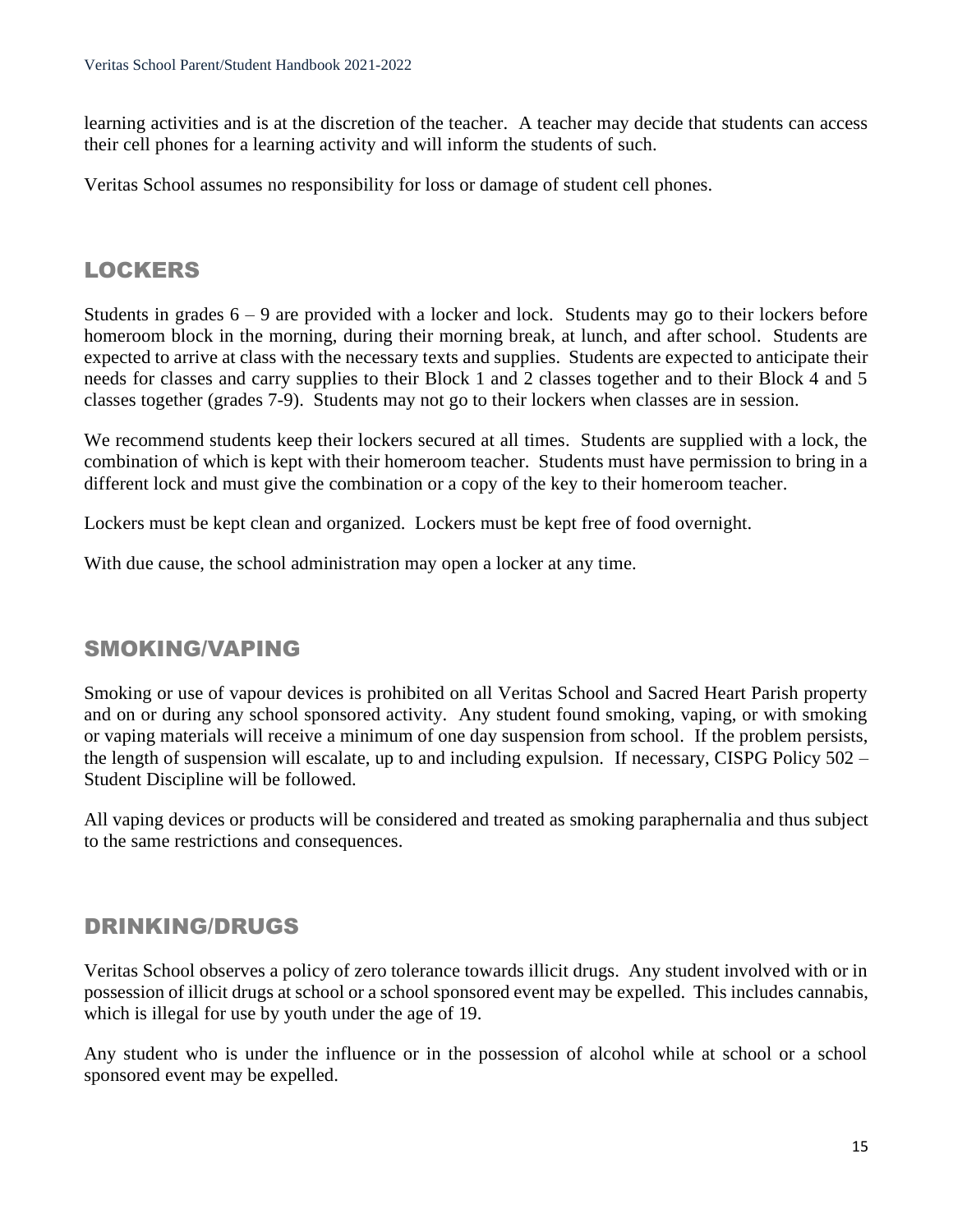# <span id="page-16-0"></span>FAIR NOTICE

Veritas School, as part of the Provincial Erase Bullying Program, accesses outside agencies at times where there is any threat to a student's safety. These agencies, such as Safer Schools Together, do online searches of social media accounts on behalf of the school. These searches are looking for content that may help the level of severity of any possible threats to student safety.

#### **What behaviours initiate a student threat assessment?**

A student threat assessment will be initiated when behaviours include, but are not limited to, serious violence or violence with intent to harm or kill, verbal/written threats to harm/kill others, Internet website and/or social media threats to harm/kill others, possession of weapons (including replicas), bomb threats and fire setting.

#### **Duty to report.**

To keep school communities safe and caring, staff, parents, students and community members must report all threat-related behaviours.

#### **What is a Threat Assessment Team?**

Veritas School has a Threat Assessment Team which is multi-disciplinary. The team may include the principal, CISPG's Safer Schools Coordinator, school counsellor, police, and youth mental health personnel.

#### **What is the purpose of a student threat assessment?**

The purposes of a student threat assessment are:

- To ensure the safety of students, staff, parents and others.
- To ensure a full understanding of the context of the threat.
- To understand factors contributing to the threat makers' behaviour.
- To be proactive in developing an intervention plan that addresses the emotional and physical safety of the threat maker.
- To promote the emotional and physical safety of all.

#### **What happens in a student threat assessment?**

All threat making behaviour by a student shall be reported to the Principal who will activate the protocol for the initial response. Once the team has been activated, interviews may be held with the students(s), the threat maker, parents and staff to determine the level of risk and develop an appropriate response to the incident. Intervention plans will be developed and shared with parents, staff and students as required.

#### **Can I refuse to participate in a threat assessment process?**

It is important for all parties to engage in the process. However, if for some reason there is a reluctance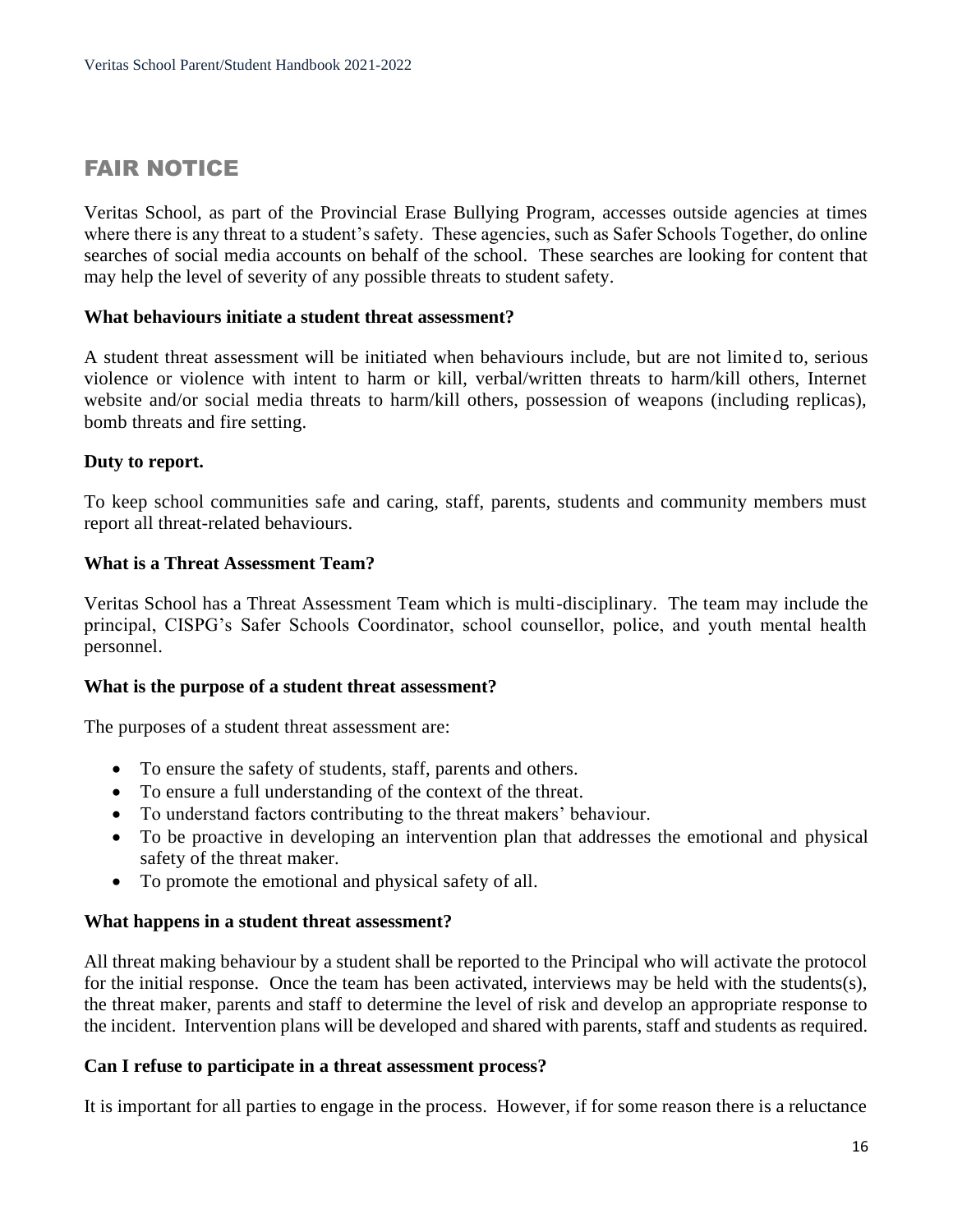to participate in the process by the threat maker or parent/guardian, the threat assessment process will continue in order to promote a safe and caring learning environment.

# <span id="page-17-0"></span>HEALTH AND SAFETY

#### **Illness/Accidents**

Veritas School has staff trained in Community Care First Aid. Minor emergencies will be cared for at the school. In the event of a serious injury or illness, parents/guardians will be contacted; if parents/guardians are unavailable, the authorized emergency contact will be contacted. If necessary, emergency services will be called. Please ensure all phone numbers are current at the school office.

#### **Medication**

Veritas School Staff cannot administer any over-the-counter pharmaceuticals (Tylenol, Advil, etc.) to students unless written (including emailed) consent from the parents/guardians has been obtained. In this case, only the designated office staff will administer medications. If a student requires prescribed pharmaceuticals throughout the school day, they must be delivered to the designated office staff in the original container with the students' name and clear instructions visible and must be accompanied by written consent from the parents/guardians. Under no circumstances should any pharmaceuticals be in a student's possession (backpack, locker, desk, etc.) during the school day.

#### **Anaphylaxis**

Any students with anaphylaxis requiring the use of an Epi Pen must have proper consent forms (Emergency Medical Plan) completed and signed by a parent/guardian prior to the start of each school year.

#### **Allergen Aware School**

Veritas School is an Allergen Aware School. There are students with severe life threatening allergies at Veritas School. As such, Veritas School requests that parents/guardians do not send foods to school that contain nuts. A list of nut-free lunch and snack ideas is available from the school office.

### <span id="page-17-1"></span>EMERGENCY MANAGEMENT PLAN

Students are instructed and required to practice emergency preparedness procedures (fire, earthquake, and lock down drills) in a safe environment throughout the school year. Each classroom is equipped with a red safety backpack that includes first aid supplies, emergency contacts, health information and other pertinent personal information.

In the event of an emergency, parents/guardians will be alerted via the local radio station, mass emails and/or the school website. We require that, in an emergency, parents/guardians refrain from calling the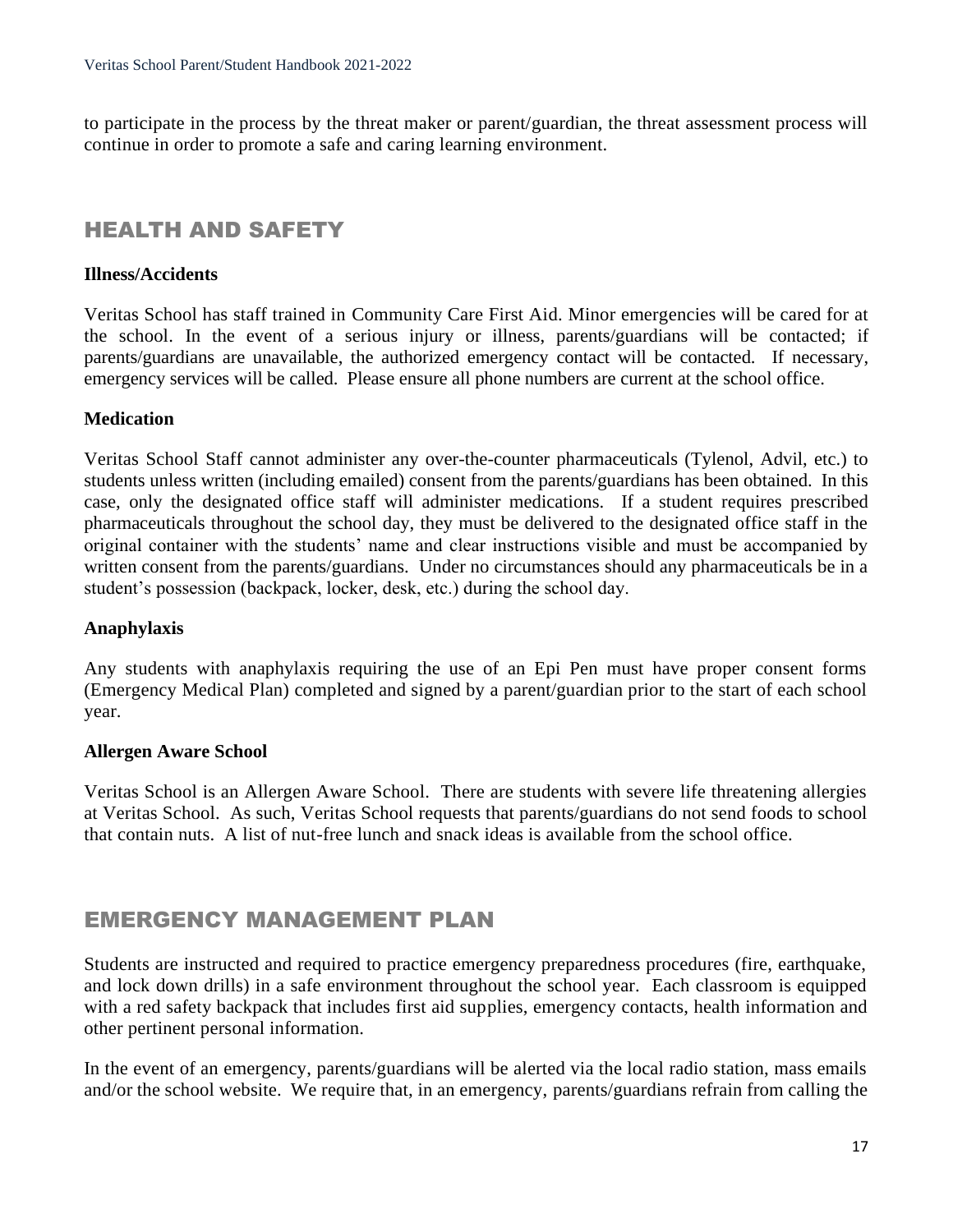school as phone lines must remain open for emergency personnel.

# <span id="page-18-0"></span>SECURITY, VISITORS AND INTERRUPTIONS

Any persons entering the school must be buzzed into the school at the front entrance by a staff member. For the security and safety of everyone, all visitors (including parents/guardians) must report to the office before visiting a classroom or using our facility during school hours. Entry to the school through any other door is not permitted. All visitors must sign in and wear a visitor's tag unless otherwise informed.

Parents/Guardians may leave lunches, homework, etc. at the school office. Students will be called to the office to collect items at a time that does not interrupt the classroom instruction.

If your child is to be picked up after school by anyone other than the parents/guardians, please notify the school office via phone, written note, or email.

Parents/Guardians must make prior arrangements with the teacher to visit their child's classroom during the school day. If parent/guardian wishes to speak to a teacher during the school day they must leave a message at the school office. The teacher will return the call as soon as possible.

### <span id="page-18-1"></span>SUPERVISION

A staff member is available outside for morning supervision beginning at 8:20 each instructional day. The morning supervision does not include the front playground. As such, students are requested to wait near their class entrances where they can be properly supervised. Students are supervised by staff during recess, lunch, and after school until 3:15 pm. Parents/Guardians are required to assume responsibility for their children prior to and following supervision.

#### <span id="page-18-2"></span>WEATHER

In the event of temperatures below -20°C (including wind chill factor), students will remain inside the school building during recess breaks and will be invited in to their classrooms at 8:20 am. In these situations, students must remain in their classrooms or in the assigned location and will be supervised.

In case of severe inclement weather resulting in unsafe road conditions, a decision will be made by the principal about whether or not to offer instruction for that day. This decision will be broadcasted on local radio stations, notification will be provided on the school website, and a mass email will be shared as soon as possible.

It is the parents/guardians responsibility to ensure students are dressed appropriately for weather conditions. Students do go outside for recess during rain, snow, and any temperatures above -20°C and are expected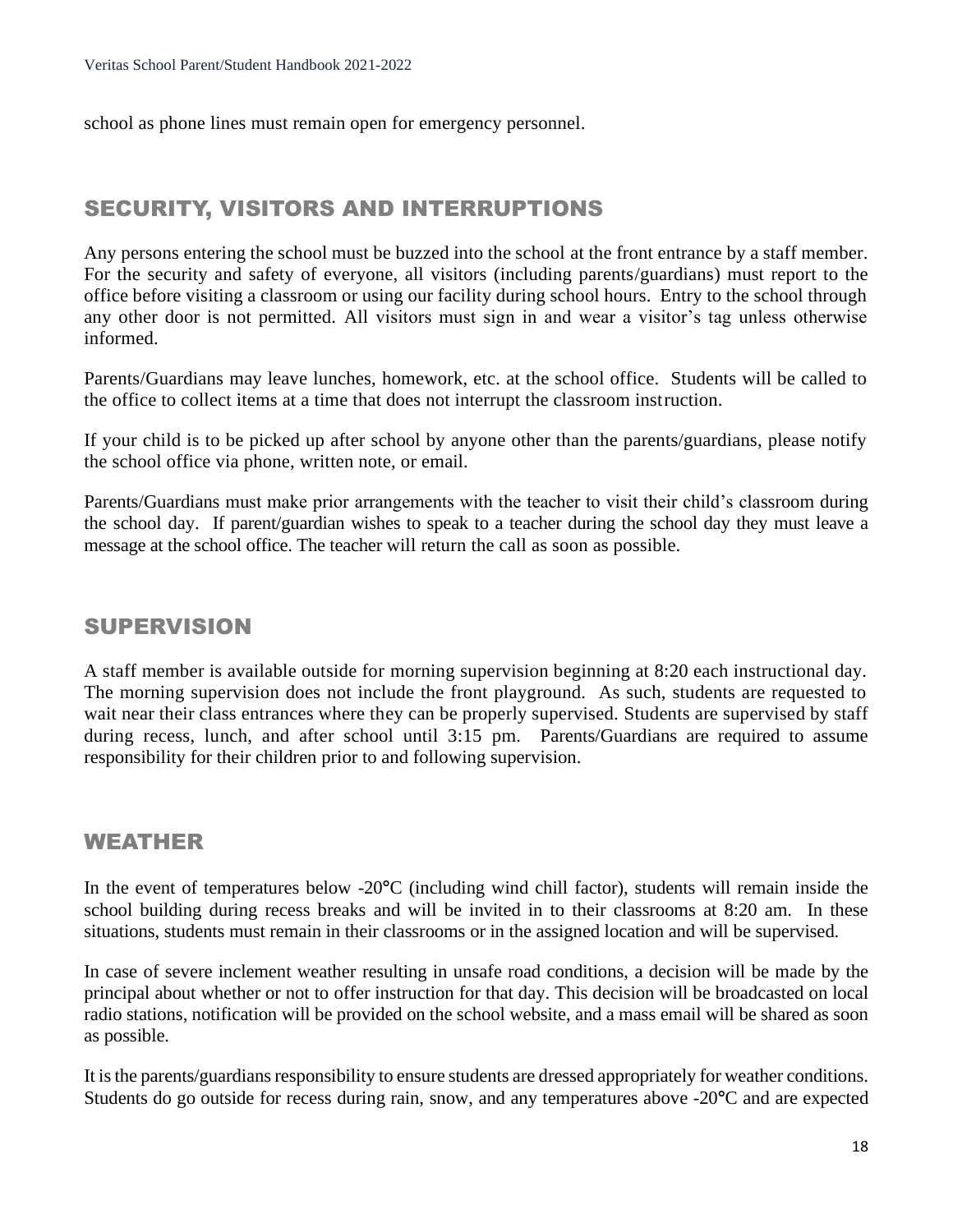to be appropriately prepared.

# <span id="page-19-0"></span>FIELD TRIPS

Field trips are an important part of our education program. Parents/Guardians complete a student permission form as part of the application package providing permission for local day field trips. Parents/Guardians will be informed by the classroom teacher prior to any field trips. All field trips will be adequately supervised.

Any field trips outside of the normal instructional day and outside of the Terrace/Thornhill area will require completion of an additional form specific to the field trip.

# <span id="page-19-1"></span>BICYCLES, SCOOTERS, AND SKATEBOARDS

Students riding bicycles, scooters, and skateboards to school are required to wear proper helmets and to obey the traffic safety rules. Students are expected to walk their bicycles, scooters, and skateboards when on school property. Please ensure that bicycles are secured with a lock as the school is not responsible for lost or stolen bikes. Please remember that anything with wheels follow these same rules at school.

# <span id="page-19-2"></span>TRAFFIC AND PARKING

Everyone is required to follow traffic rules and patterns on Veritas School property. Extra attention must be given at the beginning and end of the school day, when students are entering and exiting the property. The drop-off lane is a moving area; no vehicles may park in this lane before or after school. If your child is not ready to be picked up, please exit the parking lot and circle back in. Older students are encouraged to be picked up behind Veritas School on Soucie Avenue.

# <span id="page-19-3"></span>LOCAL SCHOOL POLICY

Veritas School adheres to all CISPG policies. These policies can be viewed online at [www.cispg.ca.](http://www.cispg.ca/)

Additional local school policies are as follows:

- Any cell phones must be turned off and remain in the student's locker throughout the school day, unless special permission has been granted by a teacher for academic purposes. Parents/Guardians wishing to contact their child can call the school office. The school is not responsible for damage or loss of cell phones.
- Students are not to bring electronic devices such as video games, tablets, etc. to school unless they are approved by the teacher and/or principal for academic work. The school is not responsible for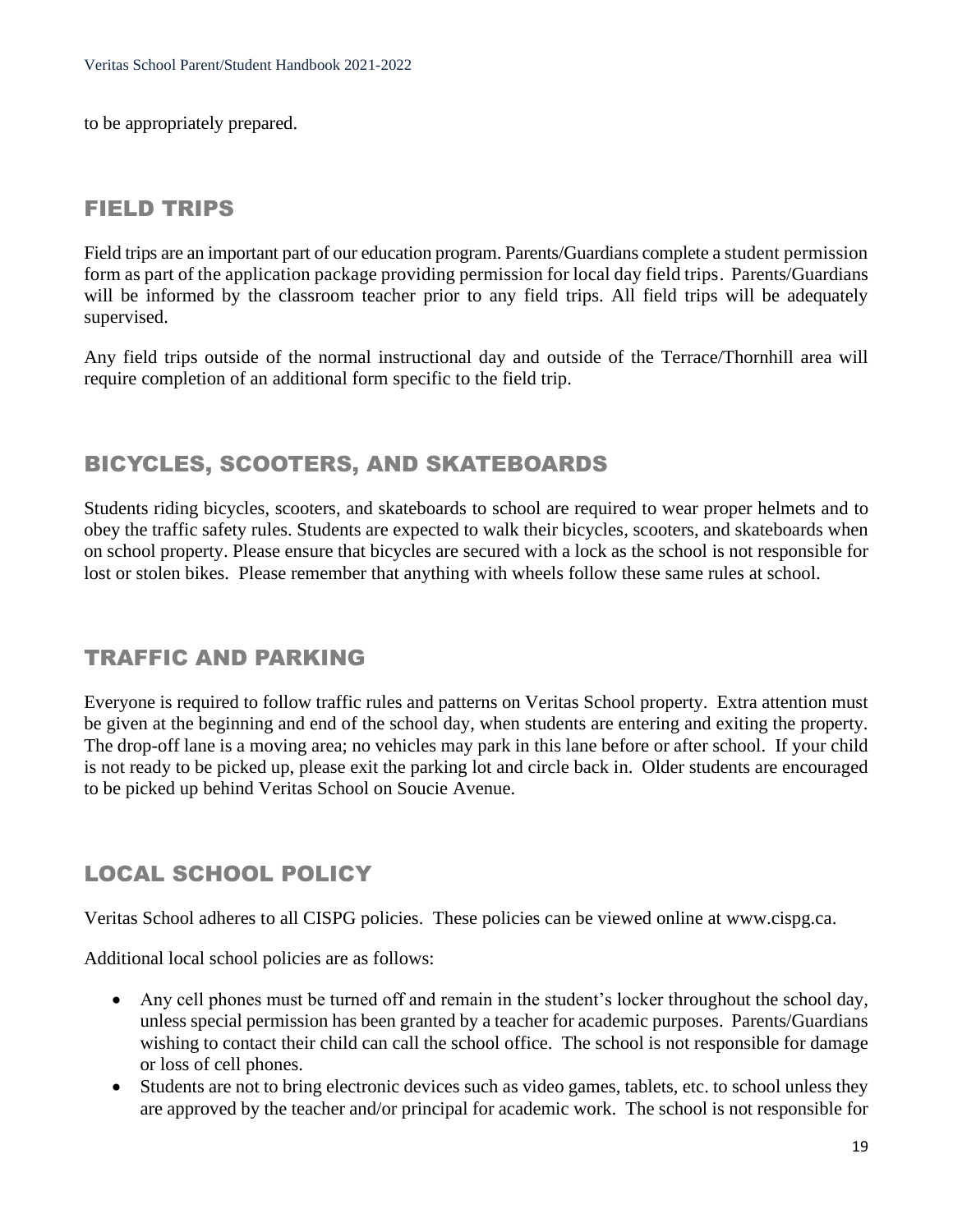damage or loss of any personal electronic devices.

- Defaming, harmful, or unfavorable posts on any social media platform about staff, students, or personnel of Veritas School is not allowed. Parents/Guardians will be asked to remove their child from Veritas School if such harmful behaviour occurs. This is at the discretion of the principal.
- Students are required to have written permission from parents/guardians prior to participating in extracurricular activities or field trips.

# <span id="page-20-0"></span>PERSONAL INFORMATION AND PRIVACY POLICY

A Personal Information and Privacy Policy regarding employees, volunteers, parents/guardians and students took effect January  $1<sup>st</sup>$ , 2004. CISPG has implemented a policy that meets the standards set by the British Columbia Personal Information and Protection Act (PIPA) and models policies set by the Federation of Independent Schools Association (FISA). All students are required to have a signed PIPA form on file in the school office. This form is a part of the Veritas School application package.

Veritas School's Personal Information Privacy Policy outlines the *Ten Privacy Principles* that govern the operation of the school in regards to personal information. Below is a brief summary of each principle:

- 1. **Accountability**: I act as the Privacy Officer and I am responsible for ensuring Veritas School complies with the policy and the ten principles.
- 2. **Identifying Purpose**: The purpose of collecting personal information will be identified before or as the information is collected.
- 3. **Consent**: Veritas School will obtain consent of individuals for the collection, use, or disclosure of personal information (except where the law states otherwise).
- 4. **Limiting Collection**: The collection of personal information will be limited to that which is identified as necessary by Veritas School.
- 5. **Use, Disclosure, and Retention**: The use, disclosure, and retention of personal information will be solely for the purpose of which it was collected, unless consented otherwise.
- 6. **Accuracy**: Procedures will be followed to ensure personal information collected is accurate and complete.
- 7. **Safeguarding Personal Information**: Veritas School utilizes security safeguards appropriate to the information collected.
- 8. **Openness**: Information regarding the policies and practices of the management of personal information is available to individuals.
- 9. **Individual Access**: Upon request, Veritas School will provide access to an individual's own personal information in accordance with the law.
- 10. **Complaint Process**: Individuals may question compliance with the above principles.

# <span id="page-20-1"></span>RELIGIOUS EDUCATION

Every student enrolled at Veritas School participates in a religion program, which is approved by the Prince George Diocese. The values and atmosphere supported by this program are reflected throughout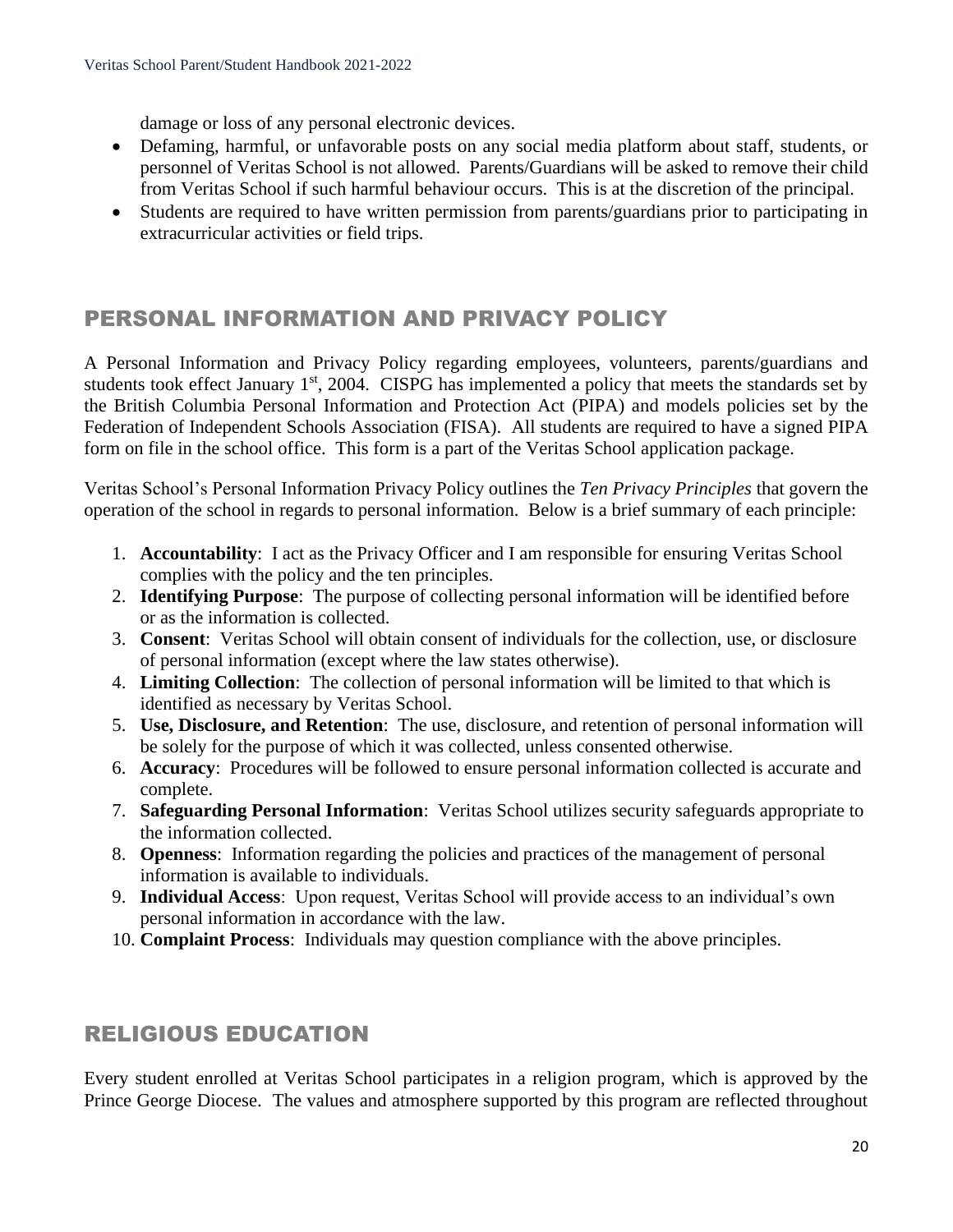the school. We strive to integrate religious education in all aspects of the curriculum. Students may not be exempted from our religious program. A family life program complements our religious program, and parents/guardians will be informed by the teacher of the content of this program prior to implementation.

#### **Masses and Celebrations**

One of the most integral parts of our school community is the celebration of Masses. School Mass is usually held on the last Wednesday of each month. Students in each grade have an opportunity to play an active role in Mass throughout the school year. Parent/Guardian attendance at school Mass is strongly encouraged whenever possible.

#### **Sacramental Preparation**

Veritas School assists Sacred Heart Parish in the preparation of students to receive the Sacraments of Reconciliation (grade 2), First Communion (grade 2) and Confirmation (grade 6).We strongly believe that receiving sacraments is a meaningful event for the children, and as such, support preparation in every way possible. Parents/Guardians are required to be a part of sacramental preparation.

### <span id="page-21-0"></span>HOMEWORK

Homework assignments are purposeful and contribute to the educational growth of the student while maintaining parental knowledge of and involvement in their child's education. A limited amount of homework is expected from primary (kindergarten to grade 3) students. Homework generally consists of unfinished classwork, re-doing unsatisfactory assignments and, in the case of grade 7 - 9 students, larger projects. Students are expected to complete homework as assigned. Parents/Guardians are expected to contact the teacher if they have any concerns regarding homework.

Parents/Guardians may request homework for students if class time is missed due to illness or injury and if the parent/guardian feels the child is well enough to complete the work. The type and amount of homework provided is the discretion of the teacher. Should parents/guardians choose to remove their child(ren) from school for an extended vacation, teachers will not be responsible for preparing work for the student prior to the vacation. Teachers will record missed work/assignments and students will be responsible for catching up on missed work in a timely manner. Parents/Guardians must understand that, due to the collaborative nature of our learning environment, the students may not be able to complete all missed assignments, which may be reflected in your child(ren)'s learning.

# <span id="page-21-1"></span>DRESS CODE

Veritas School requires professional dress of all staff, students, and volunteers as we do not have school uniforms. As such, all clothing must meet the following specifications:

- Shirts must have straps wider than 3 fingers of the wearer and cover the midriff.
- Length of shorts, skorts, skirts and dresses is to cover the backside at all times and during all